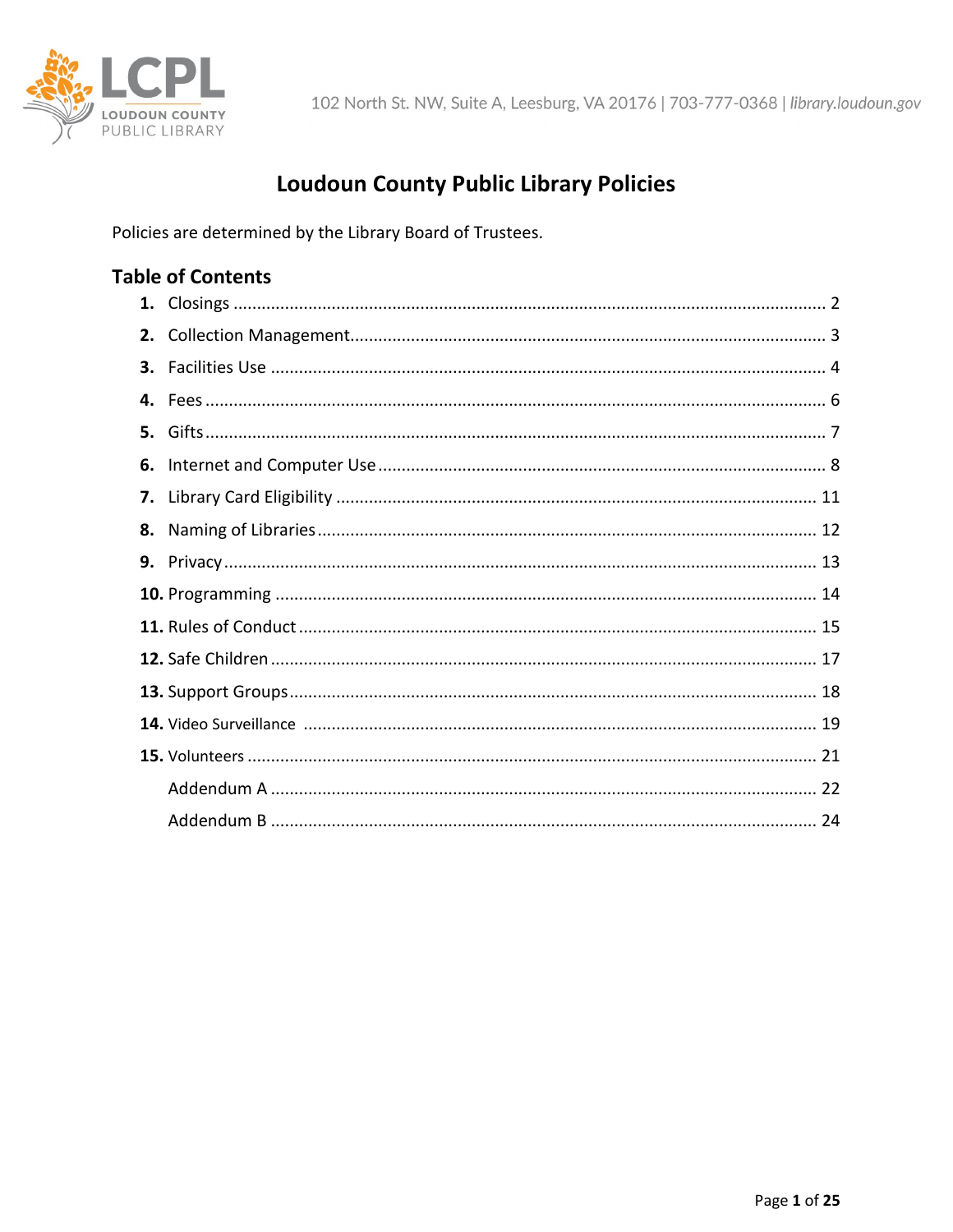

# **1. Library Closings**

The Library Board of Trustees (LBOT) approves systemwide closings for holidays and other operational needs. The Director or designee, working with Loudoun County Government Administration, determines the closing of the library system or specific branches due to weather, maintenance, or safety-related concerns.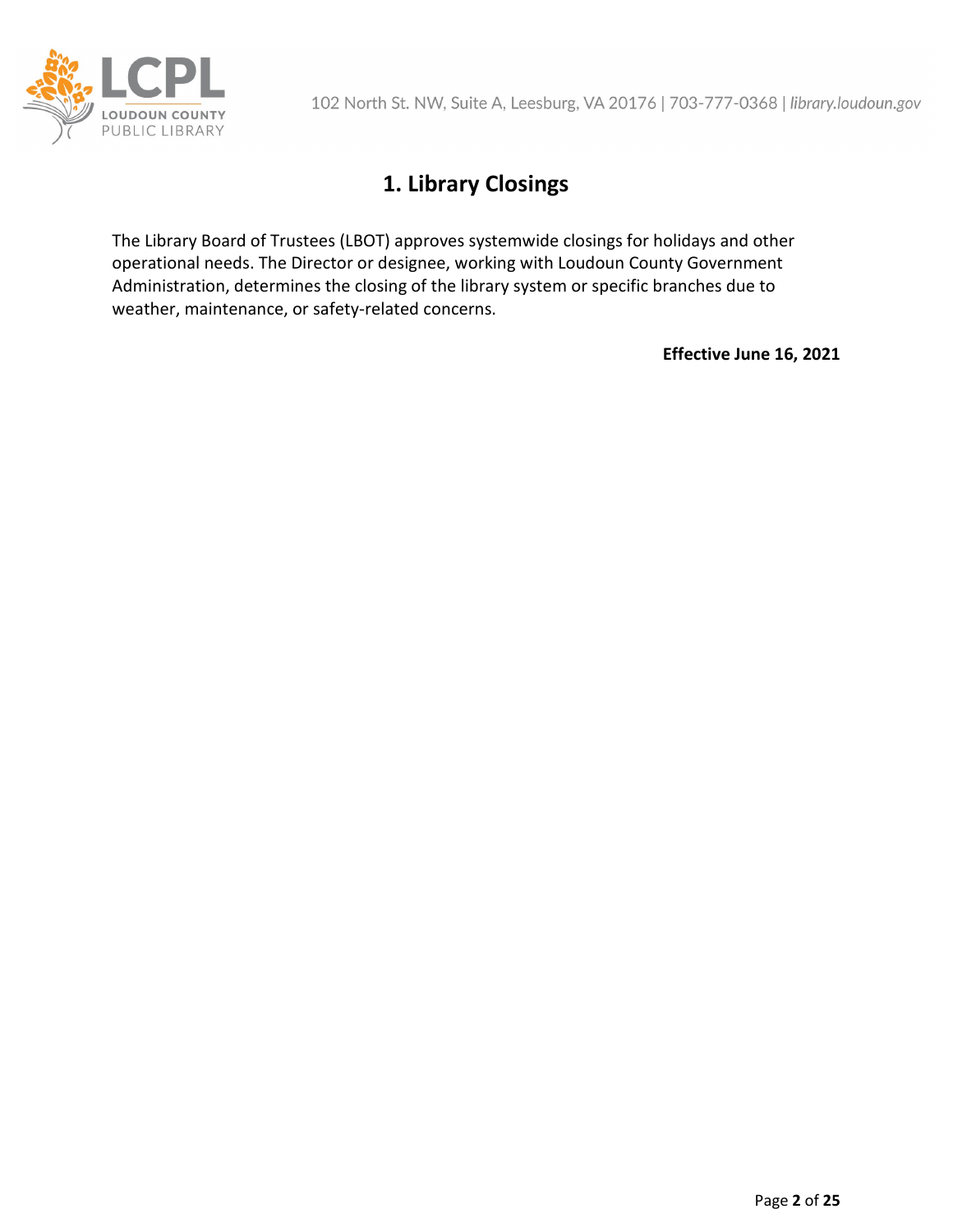

# **2. Collection Management**

### **Collection Development**

Loudoun County Public Library (LCPL) provides a range of materials in a variety of formats to meet the needs and interests of its customers.

Items in LCPL's collection are selected based on intrinsic merit, appropriateness, and customer demand. LCPL strives to offer a balanced assortment of viewpoints in all subject areas. Materials are judged on the entirety of the work and not on isolated passages. LCPL is an apolitical public service. Therefore, opinions shared in materials are neither endorsed by LCPL, its Director, nor the Loudoun County Public Library Board of Trustees (LBOT).

Use and access of materials by minors is solely the responsibility of each minor's legal guardian(s).

[Customer input regarding the selection](https://library.loudoun.gov/SERVICES/Suggest-a-Title) or [reconsideration](https://library.loudoun.gov/Forms/Request-for-Reconsideration) of materials is encouraged and reviewed promptly. Requests for reconsideration are addressed according to LCPL Reconsideration (Challenge) Procedures.

The LBOT endorses the [American Library Association's \(ALA\) Library Bill of Rights,](http://www.ala.org/advocacy/intfreedom/librarybill) the [ALA's](http://www.ala.org/advocacy/intfreedom/freedomreadstatement)  [Freedom to Read Statement,](http://www.ala.org/advocacy/intfreedom/freedomreadstatement) and the ALA's [Access to Library Resources and Services for](https://www.ala.org/advocacy/intfreedom/librarybill/interpretations/minors) Minors statement and interprets these statements to include all materials regardless of format.

### **Collection Maintenance**

Materials that are outdated, no longer in demand, or in poor condition may be removed from the collection and distributed to LCPL support groups for sale or surplus auction held by Loudoun County Government.

**Effective April 20, 2022**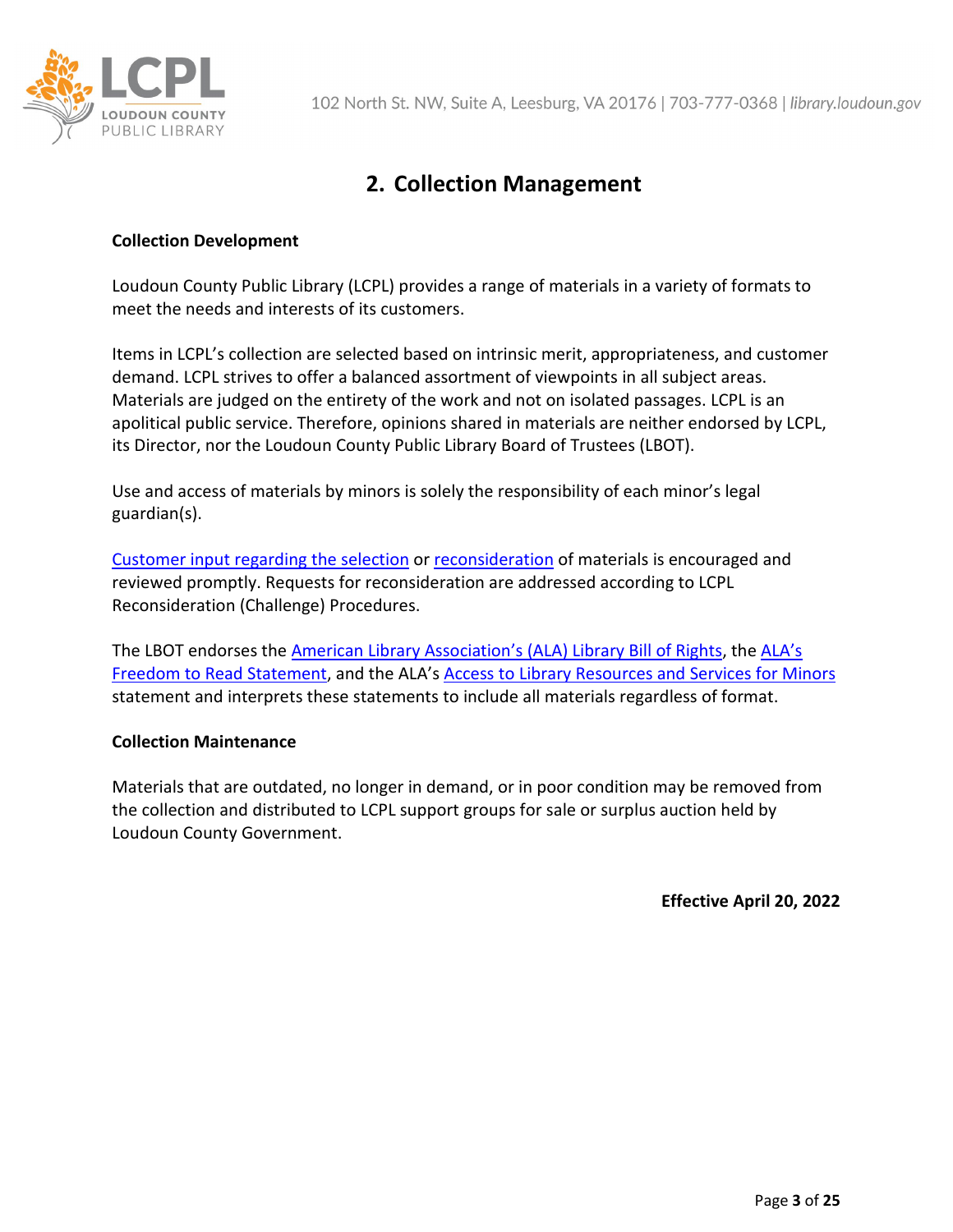

# **3. Facilities Use**

"Facilities" refers to all space occupied or used by LCPL, including the buildings themselves, lobbies, meeting rooms, display areas, grounds, parking lots, and common areas. No group or individual will be excluded from equal access to facilities because of sex, race, religious or political persuasions or views.

Groups and individuals eligible to use facilities may do so free of charge. Facility use does not constitute LCPL's endorsement of the beliefs, ideas, or policies expressed by groups or individuals using the space. Customers must comply with the Rules of Conduct (see policy 9) and all applicable laws including, but not limited to, the Code of Virginia, the Codified Ordinances of Loudoun County, and any town ordinances for those libraries located within incorporated towns.

The Branch Manager (or designee) must give advance permission for use of facilities. LCPLsponsored programs and activities take precedence over other activities. Use by outside groups or individuals may not interfere with LCPL operations.

All meetings must be open to the public. Outside groups or individuals using facilities may not limit or restrict attendance except for fire code capacity limits. The Branch Manager (or designee) reserves the right to refuse or terminate the use of facilities when, in the manager's best judgment, the use does not conform to LCPL policy or poses health or safety risks.

Use of facilities may be permitted under the following conditions:

- 1. Meeting room users must accept and adhere to the Meeting Room Guidelines. (Addendum A)
- 2. The sale of goods or services, admission fees, and/or solicitation of monetary donations or personal information is prohibited.
- 3. Petition signing must be conducted outside LCPL buildings at a minimum distance of 25 feet from building entrances. Users must submit a Drive or Petition application (Addendum B).
- 4. Individuals or groups using facilities may not interfere with other customers use of the library.
- 5. Lobby use is restricted to non-partisan voter registration, blood drives, and LCPLsponsored events or activities. Users must submit a Drive or Petition application (Addendum B).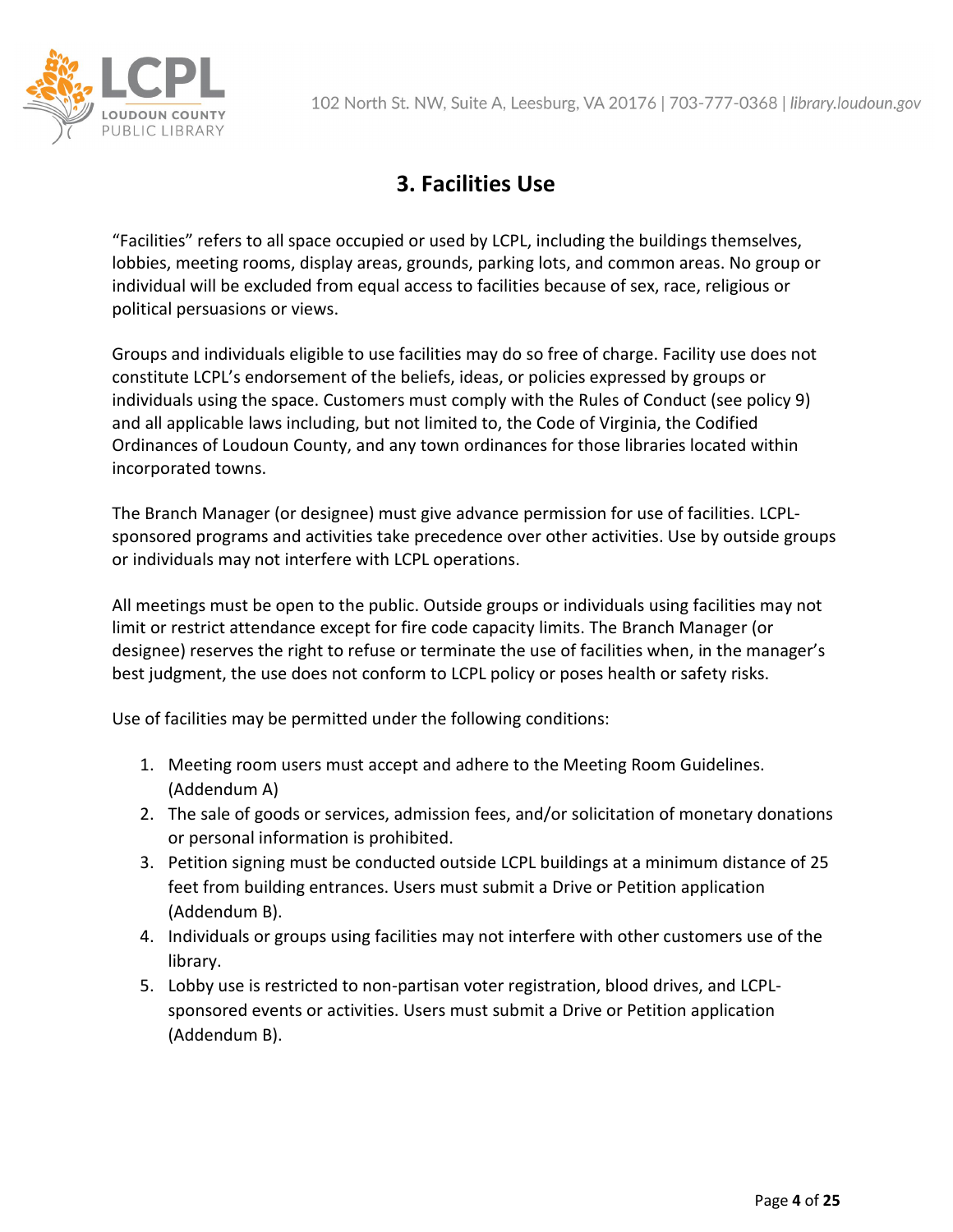

To ensure free and unimpeded access to the library, facility use may be denied based on available space or the requested activity. LCPL reserves the right to place additional limitations on facility use at any location due to varying demands at those locations.

Use of the following is restricted to LCPL, LCPL support groups, and federal, state, or county government agencies:

- 1. Unattended collection bins.
- 2. Signs, emblems, banners, etc., displayed or posted on LCPL buildings or grounds.
- 3. Parking lots, unless such facilities are shared.

LCPL is not liable for damages caused to the user or his or her property while using facilities, and LCPL will be held harmless from any liability to third parties for injury caused by any persons or groups while using facilities. Meeting room users are not covered by the County of Loudoun's liability insurance.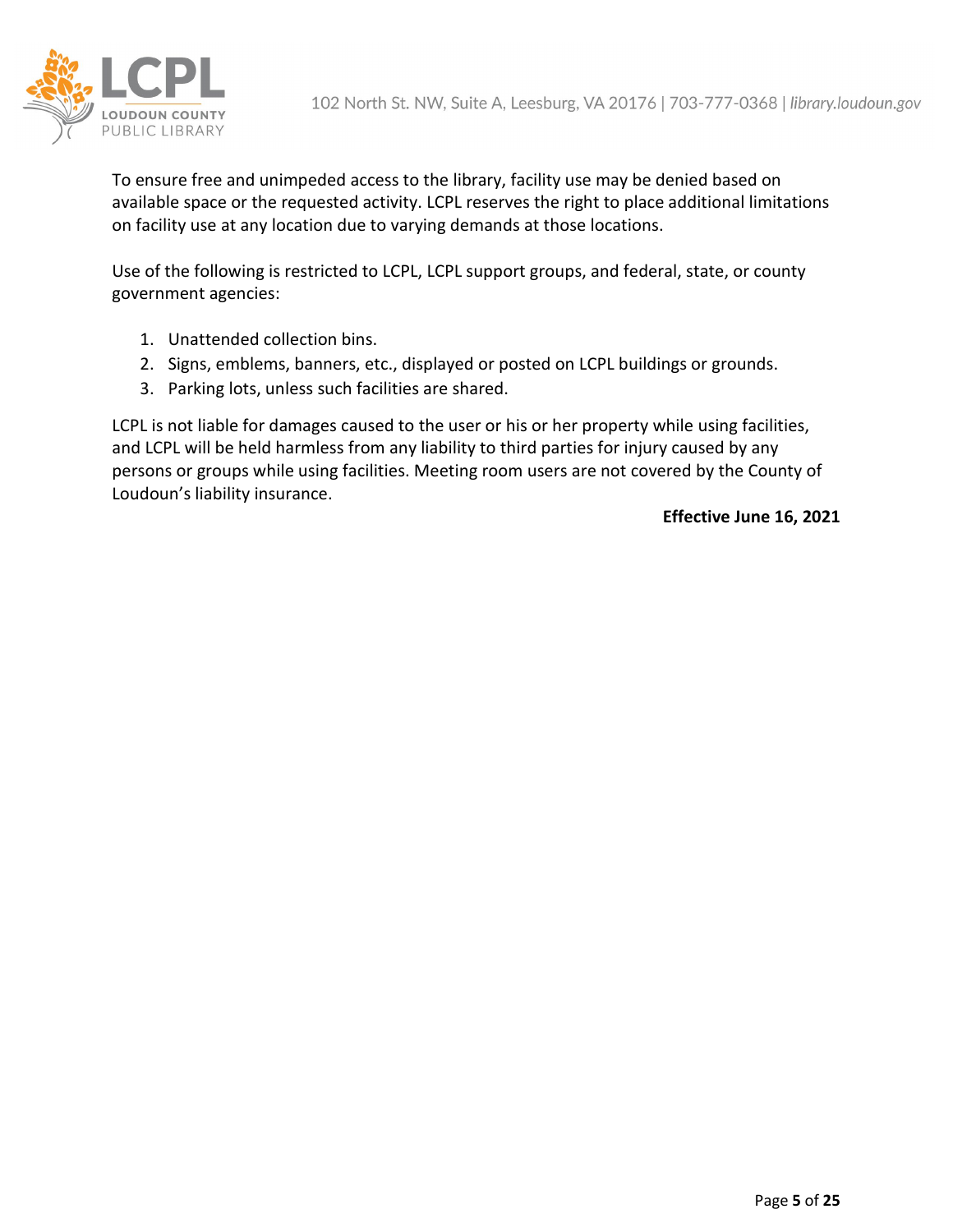

### **4. Fees**

The Library Board of Trustees (LBOT) will approve all fees, as referenced in the Schedule of Fees below.

### **Schedule of Fees**

| <b>Item</b>                                | Cost                                          |
|--------------------------------------------|-----------------------------------------------|
| Lost or Damaged Items                      | List price per item                           |
| Printing                                   | \$0.10 per page for black and white           |
|                                            | \$0.25 per page for color                     |
| Interlibrary Loans                         | \$3 per transaction, plus any fees charged by |
|                                            | the lending institution                       |
| Makerspace Supplies                        | Material cost (prices may fluctuate)          |
| <b>Passport Services</b>                   | \$35 execution fee                            |
|                                            | \$15 per photo                                |
| Cataloging and Processing for Thomas Balch | \$10.80 per title for items appearing in OCLC |
| Library                                    | database                                      |
|                                            | \$27.75 per title for items not appearing in  |
|                                            | OCLC database                                 |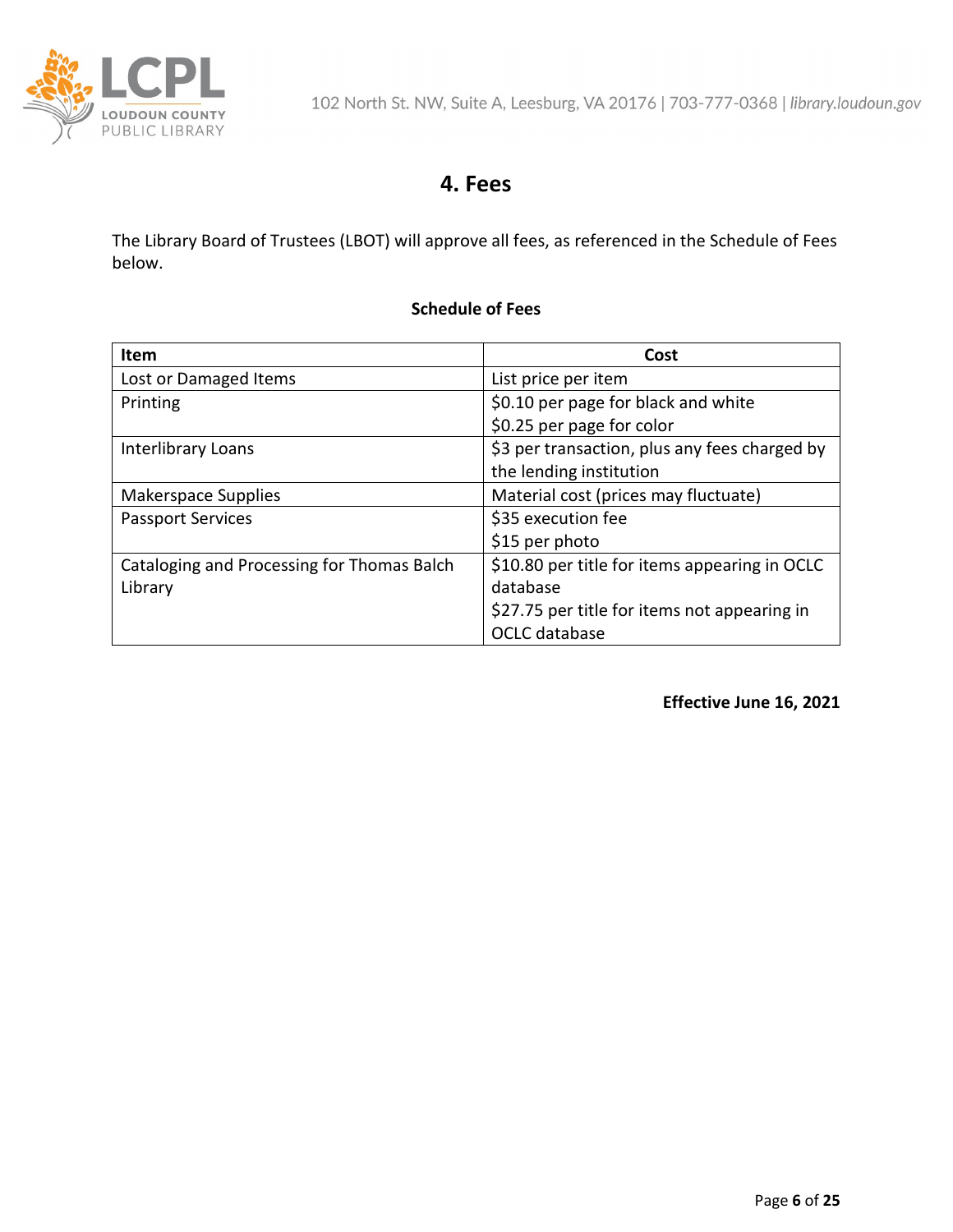

# **5. Gifts**

LCPL welcomes monetary gifts, bequests, endowment funds, and gifts of property, services or materials from individuals, groups, foundations, or corporations. Gifts are accepted at the discretion of the Director and/or the Library Board of Trustees (LBOT). All gifts will be evaluated for appropriateness. Gifts are not a substitute for taxpayer funding. The LBOT and staff are not obligated to accept gifts, items, or funds, and reserve the right to refuse any gift.

Gifts valued at \$5,000 or less will be reviewed and accepted by the Director or his/her designee.

Gifts valued over \$5,000 as well as conditional gifts will be reviewed and accepted by the LBOT upon the recommendation of the Director.

LCPL takes full ownership of gifts and reserves the right to decide use, condition of display, and final disposition of all gifts it receives. LCPL may provide a receipt acknowledging the number of donated items but will not estimate their value.

LCPL may transfer gifts deemed unusable to LCPL support groups or outside organizations.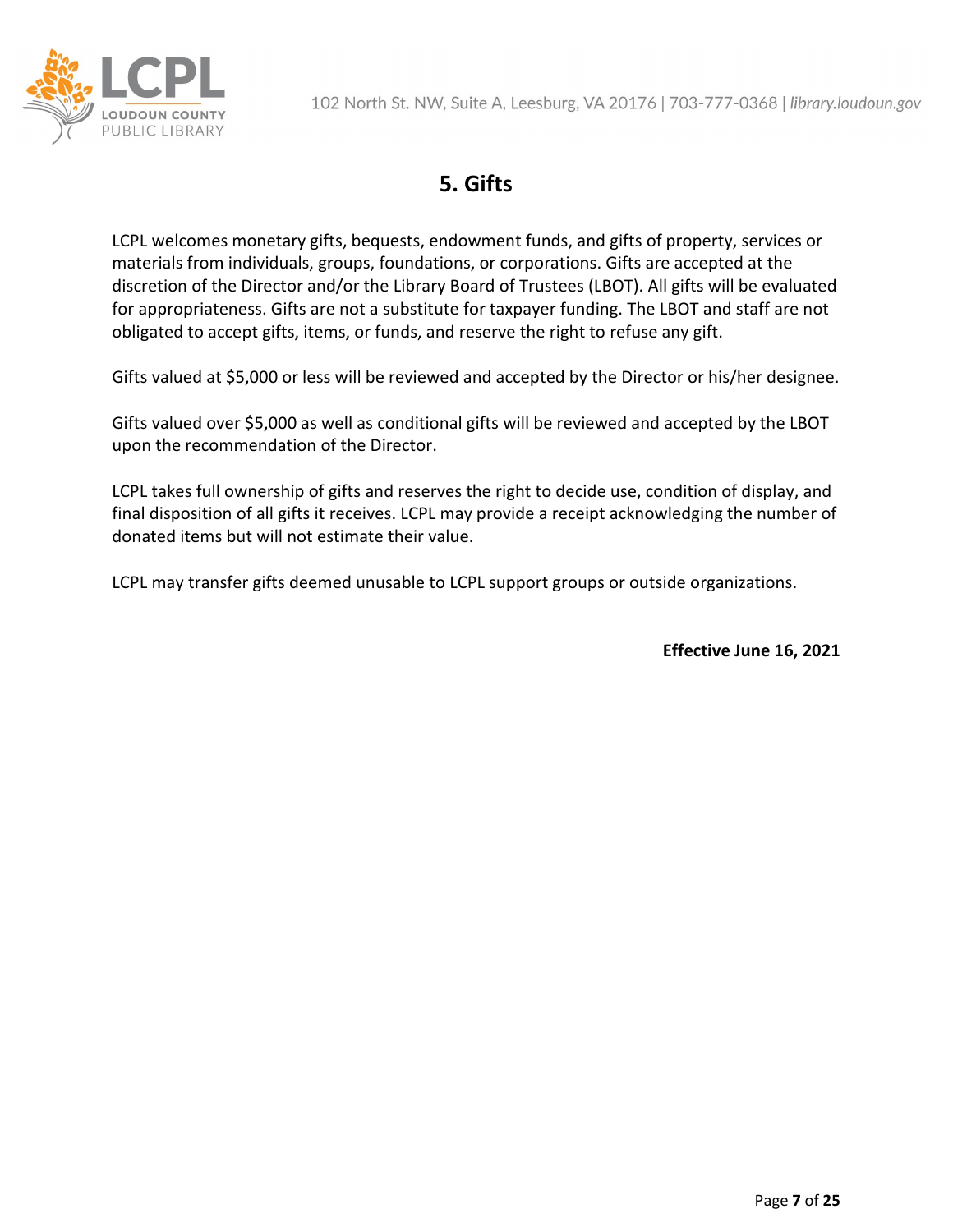

# **6. Internet and Computer Use**

#### **Summary**

Essential digital public services provided by LCPL include access to computers, the Internet, and basic software. In addition, LCPL provides an unsecured wireless network for customers' use with their personal devices.

Customers are permitted to use computers to access the Internet. In accordance with [Virginia](https://law.lis.virginia.gov/vacode/title42.1/chapter2/section42.1-36.1/#:%7E:text=%C2%A7%2042.1%2D36.1.-,Power%20and%20duty%20of%20library%20boards%20and%20certain,regarding%20acceptable%20Internet%20use%20policies.&text=The%20policy%20required%20by%20this,to%20the%20public%20upon%20request.)  [Code §42.1-36.1,](https://law.lis.virginia.gov/vacode/title42.1/chapter2/section42.1-36.1/#:%7E:text=%C2%A7%2042.1%2D36.1.-,Power%20and%20duty%20of%20library%20boards%20and%20certain,regarding%20acceptable%20Internet%20use%20policies.&text=The%20policy%20required%20by%20this,to%20the%20public%20upon%20request.) LCPL employs commercial filtering software and/or parental controls on LCPL computers and mobile devices to block the display of illegal material and material that is potentially harmful to children. However, no filtering software or control is completely effective. It may inadvertently allow access to content intended to be blocked and, conversely, it may block unobjectionable content. Customers 18 years of age or older may request unfiltered Internet access for bona fide research or other lawful purposes.

Parents and guardians – not LCPL staff – are responsible for the information selected and the sites visited on the Internet by the children in their care and for supervising their Internet use on LCPL-owned computers and devices, as well as on personal devices used in the library. This policy supports the ALA's Intellectual Freedom statements, including [The Library Bill of Rights,](http://www.ala.org/advocacy/intfreedom/librarybill/) and [Access to Digital Resources and Services.](http://www.ala.org/advocacy/intfreedom/librarybill/interpretations/accessdigital)

### **Acceptable Use**

The following guidelines have been established for acceptable use of LCPL-owned computers and equipment, as well as personal devices used on LCPL property:

- A. Time limits on the use of computers and equipment, as well as bandwidth limits on wireless access, may be enforced to ensure that all customers have an opportunity to use those resources.
- B. Any activity that violates Federal, state, or local laws is prohibited on both LCPL and customer devices. Examples of illegal activities include, but are not limited to, fraud (which includes disguising or falsifying sources of electronic mail or other electronic communications with the intent of misleading, defrauding, or harassing others); libeling and slandering other persons; displaying or distributing child pornography[: Virginia Code §18.2-374.1:1](https://law.lis.virginia.gov/vacode/title18.2/chapter8/section18.2-374.1:1/) or other obscene materials: [Virginia Code §18.2-372,](https://law.lis.virginia.gov/vacode/title18.2/chapter8/section18.2-372/#:%7E:text=The%20word%20%22obscene%22%20where%20it,functions%20or%20products%20thereof%20or) or materials deemed harmful to juveniles [Virginia Code §18.2-390.](https://law.lis.virginia.gov/vacode/title18.2/chapter8/section18.2-390/#:%7E:text=(2)%20%22Nudity%22%20means,depiction%20of%20covered%20or%20uncovered) LCPL must comply with all proper judicial processes.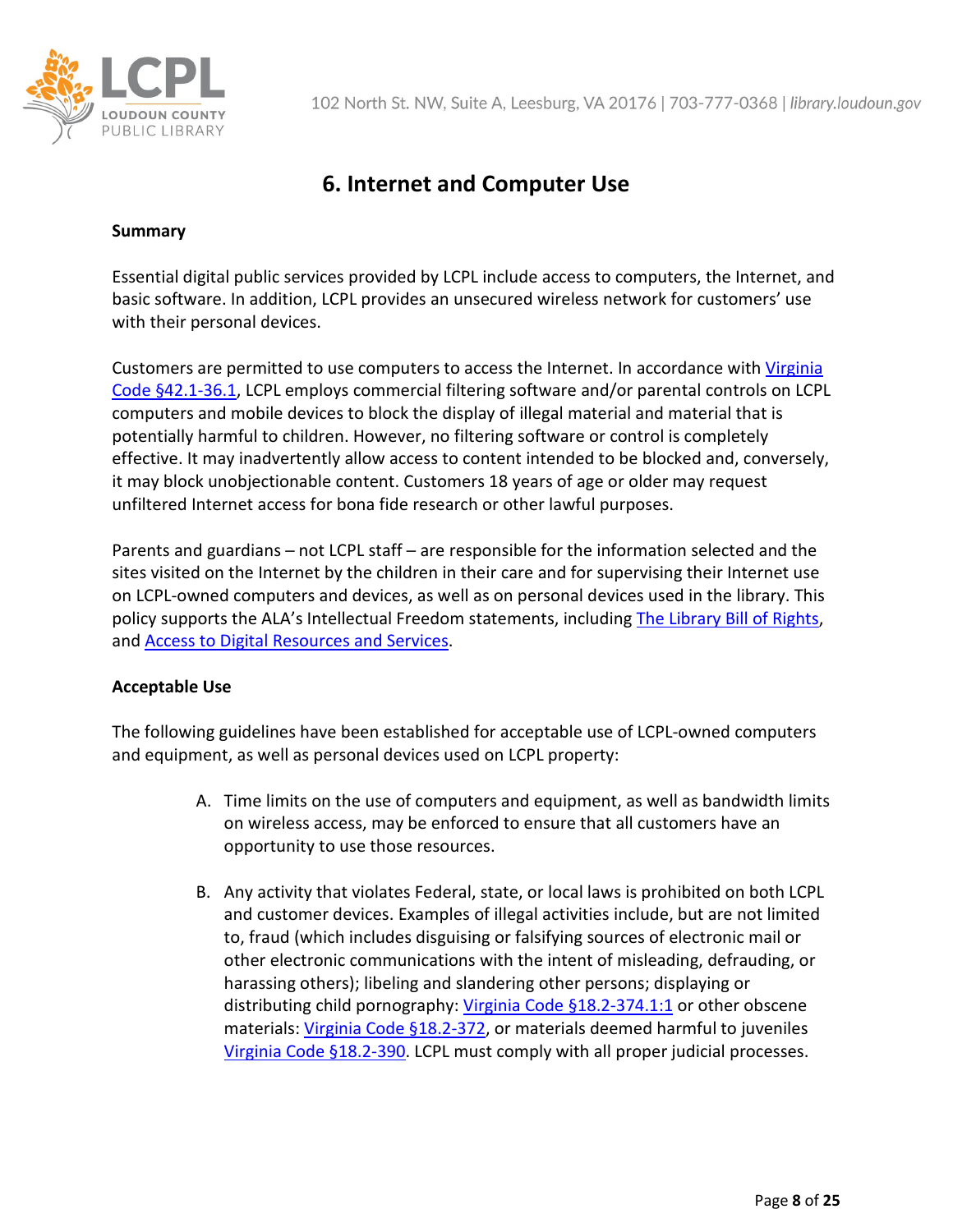

- C. Customers may not violate software license agreements or infringe on copyrighted material. [United States Copyright Law: U.S. Code, Title 17](https://www.copyright.gov/title17/) prohibits the unauthorized reproduction or distribution of copyrighted materials, except as permitted by the principle of "fair use." This includes most electronic information sources. Users may not copy or distribute electronic materials without the explicit permission of the copyright holder. Customers are responsible for consequences of copyright infringement.
- D. Customers may not attempt to or modify LCPL hardware, software or any configurations via workstations or any wireless network. This includes, but is not limited to, attempts or succeeding to evade or disable LCPL's Internet filtering software; the intentional propagation of computer viruses or worms; and "hacking" of any kind. Customers may not interfere with the activities of LCPL or its network in any way. Customers may not attempt to intercept, monitor, disrupt, or impede other customer's communications or to access or alter other customer's data or software.

Failure to follow this policy or the Rules of Conduct (see policy 9) may result in suspension of Internet or library privileges.

### **User Responsibility**

LCPL computers are in public areas and information viewed on the screen may be visible to customers of all ages. Customers are asked to view content appropriate to a public space and respect the privacy of others. Staff may ask customers to take action to address the situation if other customers express concern about the nature of their web browsing.

Customers accept that LCPL makes no representation or guarantee that computer or Internet services, including wireless service, will be uninterrupted, error-free, virus-free, timely, or secure, nor that any Internet content is accurate, reliable, or safe in any manner for download or any other purpose.

Use of LCPL's hardware, software, Internet service, wireless network, and electronic information resources is entirely at the risk of the customer. LCPL will not be liable for any damage that may occur to any computer, peripheral equipment, device, or storage media; loss of data or confidential information; unauthorized access to or alteration of data transmission; and/or any other direct, indirect, special, incidental, consequential, or exemplary damages resulting from or arising out of use of LCPL's Internet service, equipment, or other devices; wireless network, and/or electronic information resources or inability to use these services; or any other matter relating to these services.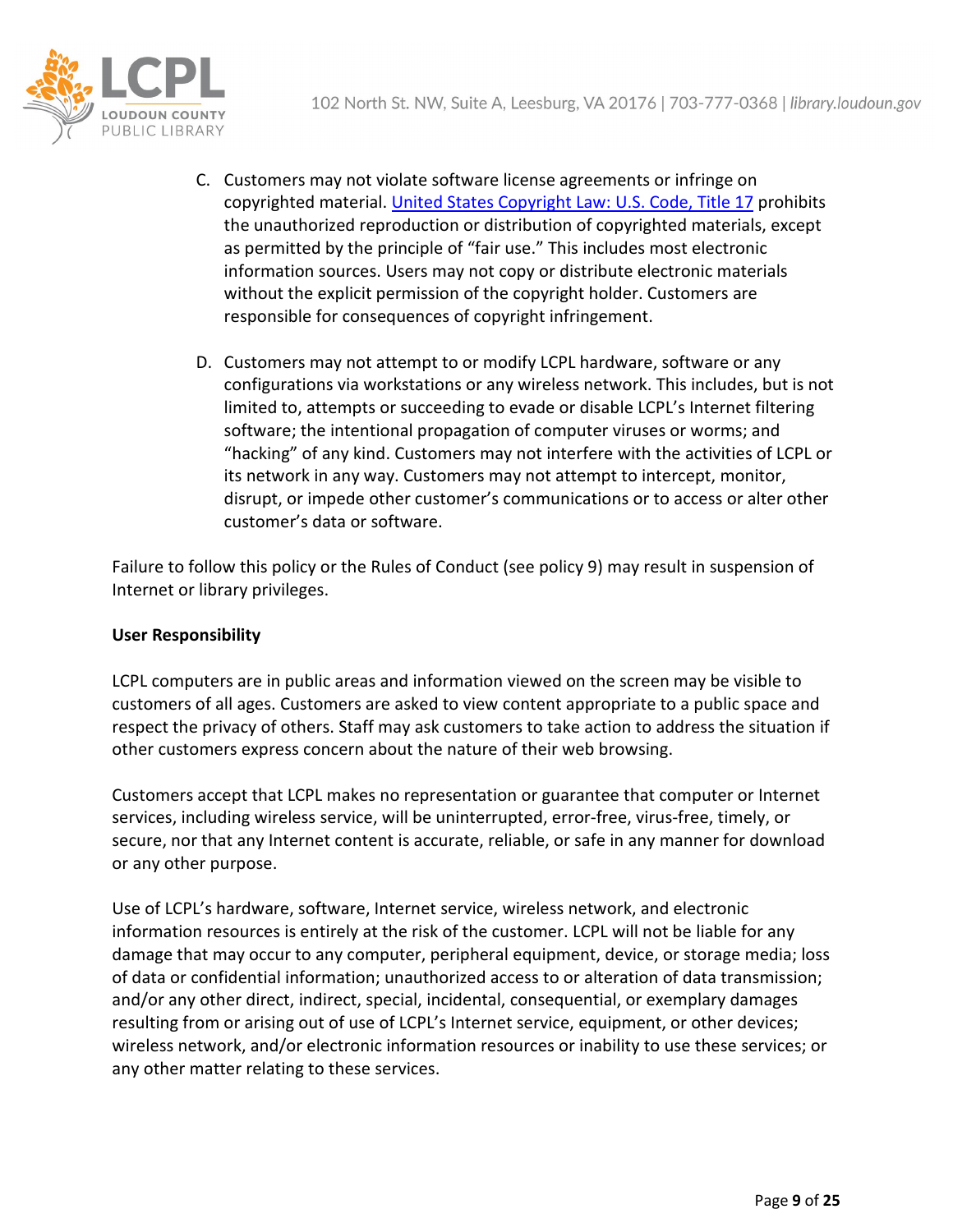

Customers agree to hold LCPL harmless from any claims, losses, damages, obligations, or liabilities relating to the use of LCPL computers, network, or other equipment, or related to the use of information obtained from LCPL's electronic information system.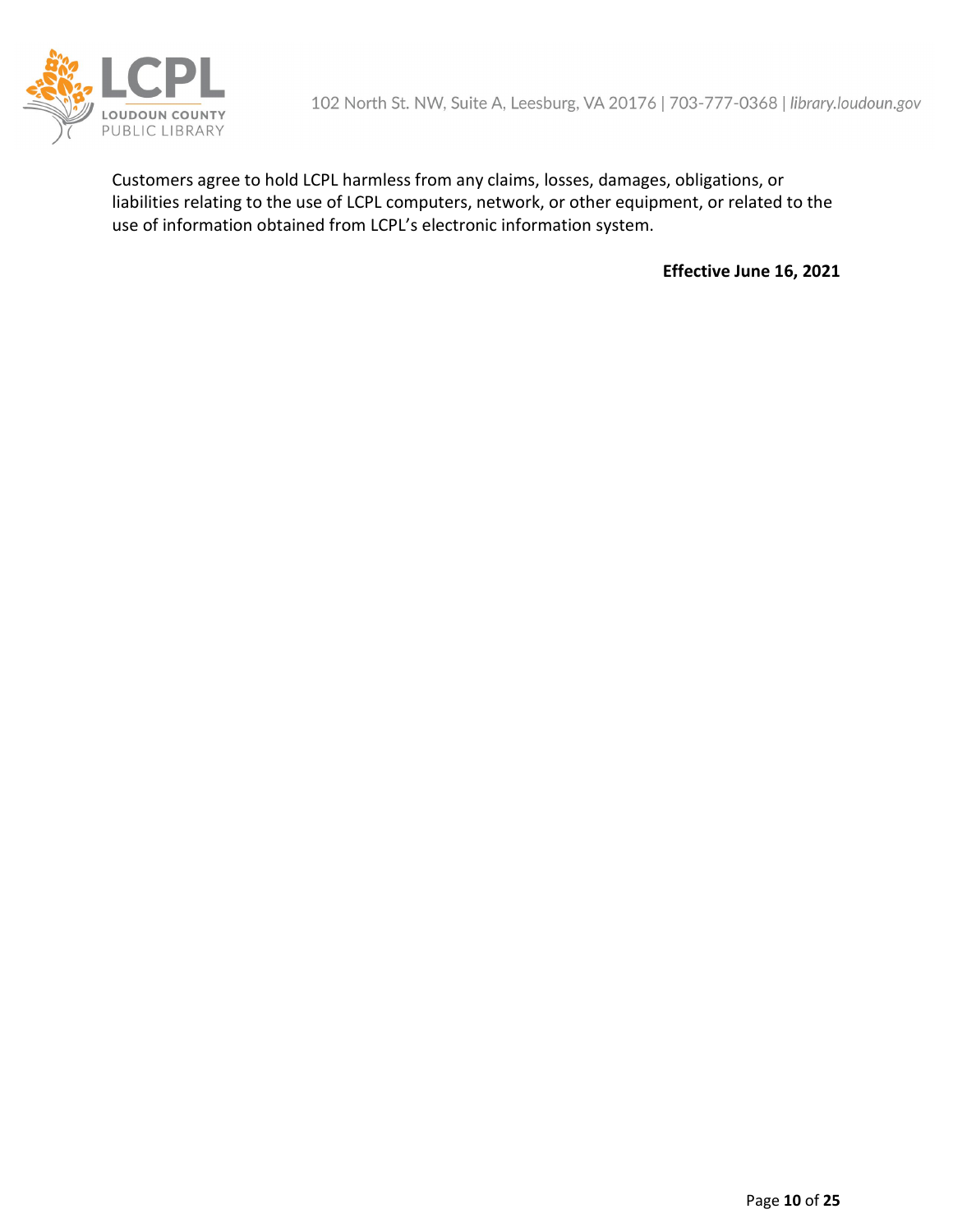

# **7. Library Card Eligibility**

Loudoun County residents are eligible for a free library card regardless of age. Those who own property, own a business, work, or attend school in Loudoun County are also eligible.

Residents of jurisdictions with reciprocal borrowing agreements with LCPL are eligible for reciprocal accounts. Some online resources as well as Interlibrary Loan (ILL) may not be available to reciprocal borrowers.

Reciprocal jurisdictions are as follows: the cities of Falls Church, Alexandria, Winchester, and the District of Columbia; Arlington, Fairfax, Fauquier, Prince William, Clarke, and Frederick counties in Virginia; and Montgomery, Prince George's, Frederick, and Charles counties in Maryland.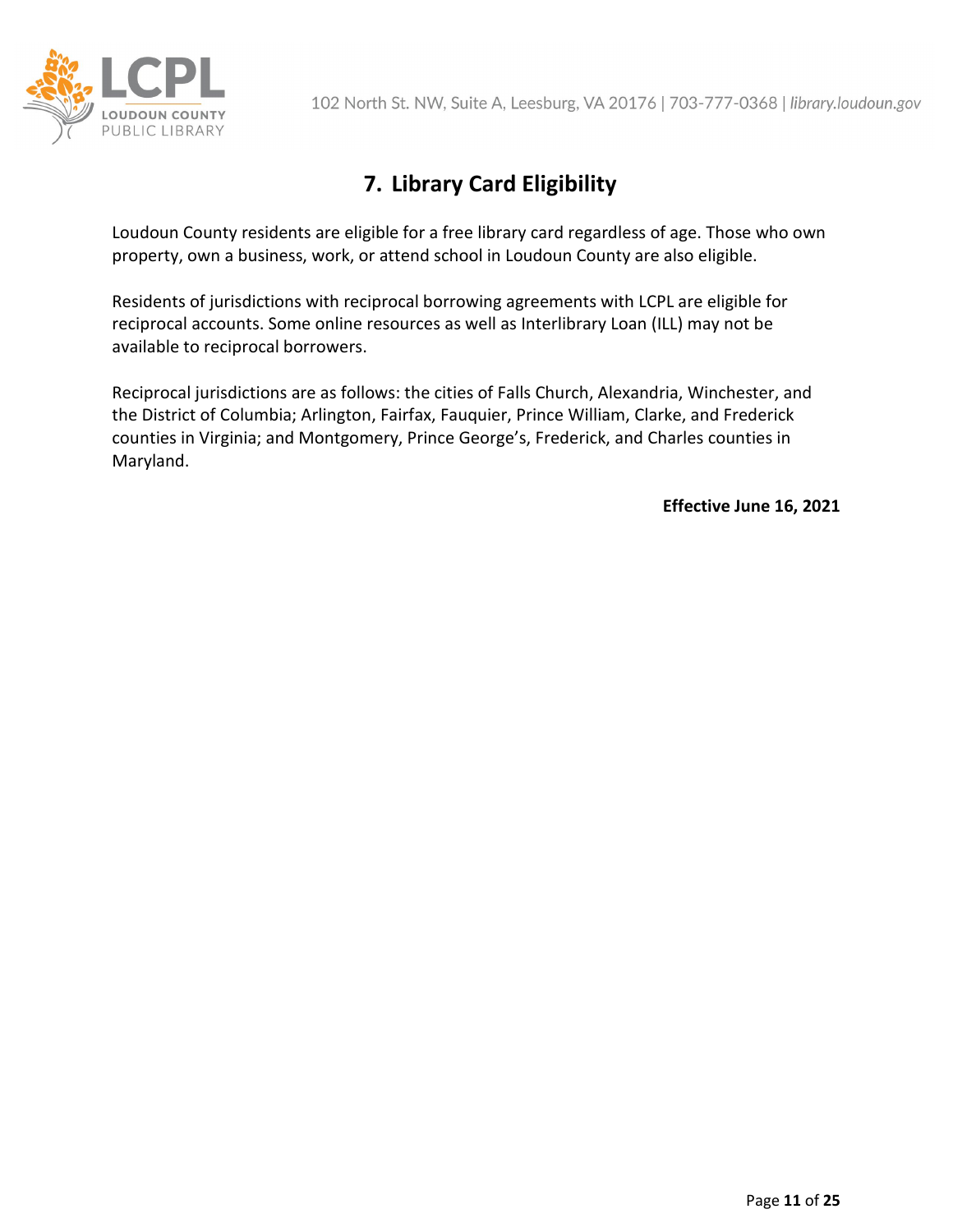

# **8. Naming of Libraries**

The Library Board of Trustees (LBOT) may provide recommendations for the naming of LCPL branches to the Loudoun County Board of Supervisors (BOS), which has final approval. The LBOT has the authority to name collections, additions, rooms, or other significant areas within any LCPL branch.

When taking these actions, the LBOT will follow the guidelines set forth in the Loudoun County Board of Supervisors Finance and Government Services Committee'[s Resolution Relating to](http://lfportal.loudoun.gov/LFPortalInternet/0/doc/110244/Electronic.aspx)  [County Memorials and the Names for County Parks, Sites, and Facilities](http://lfportal.loudoun.gov/LFPortalInternet/0/doc/110244/Electronic.aspx) (adopted March 17, 1992), as well as the following additional guidelines:

- 1. Generally, the library will carry a name that reflects the geographical area in which it is located or for which it serves in order to be understood by customers; for example, Lovettsville Library. Exterior signs will identify each library as such; for example, "Lovettsville Library." The library may be further identified as "A branch of Loudoun County Public Library."
- 2. In exceptional circumstances, the LBOT may consider naming libraries, collections, additions, rooms, or significant areas within a library after a donor, provided that the donor paid for a substantial portion or the entire cost of construction or renovation or has donated a significant amount of money to LCPL.
- 3. In exceptional circumstances, the LBOT may consider naming libraries, collections, additions, rooms, or significant areas within a library in honorable recognition of an individual or group, provided the following criteria are met:

a) Commemorative naming in memory of individuals must at least one year after the death of the individual.

b) Commemorative naming may only be for civic or charitable organizations (not for corporate or religious organizations).

c) Commemorative naming is in recognition of outstanding achievement, distinctive service, or significant contribution by the individual or group to the library, local, or national community.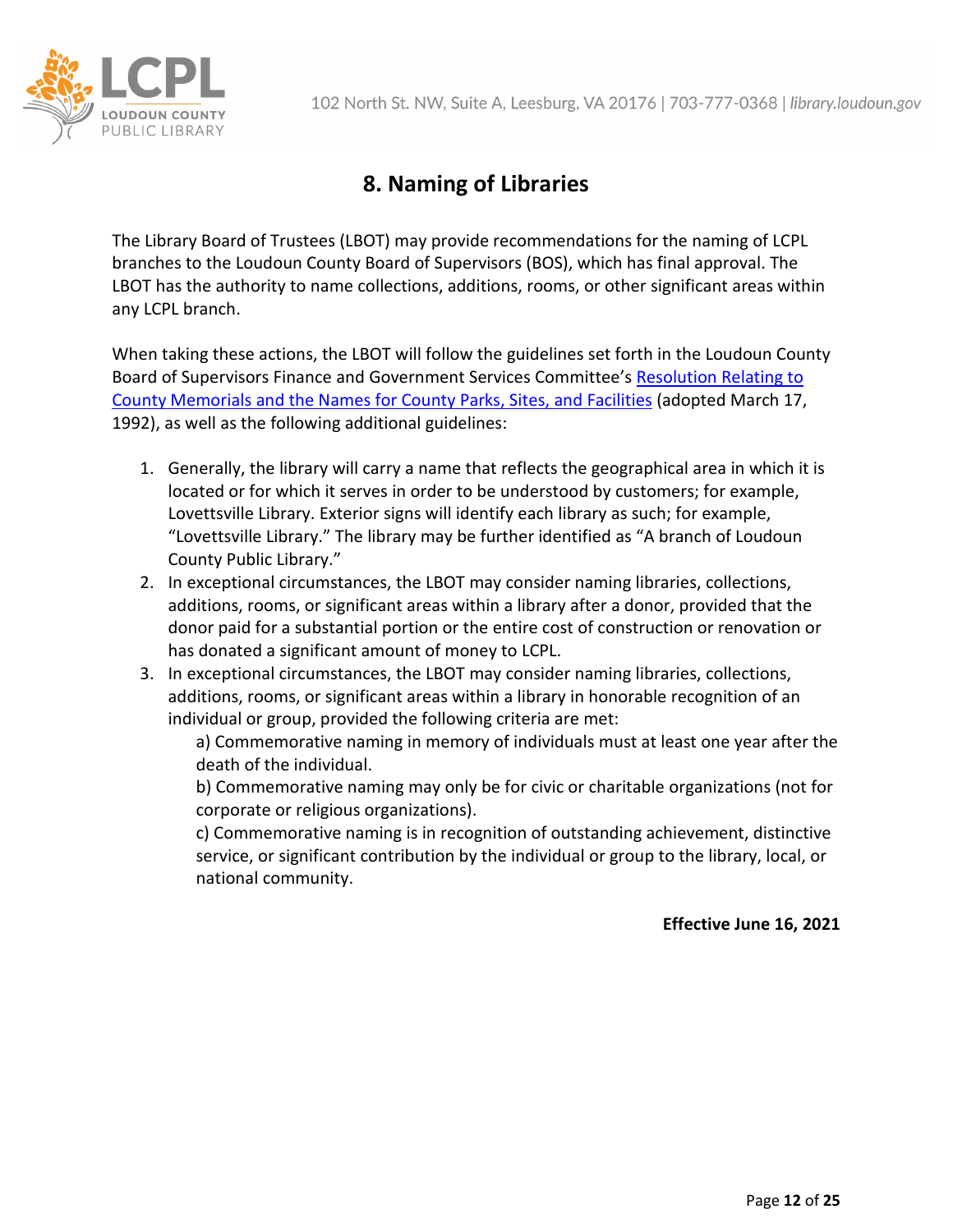

# **9. Privacy**

LCPL protects the privacy of all customer information, including requests for service or materials, loan transactions, online sites visited, and resources accessed. Records that link personally identifiable information to borrowed or requested materials or to website visits are kept only as long as needed for operational purposes.

LCPL does not release such information to individuals or to any private or public agency unless it is required to comply with proper judicial processes, such as a government order to produce documents or information.

Per [Virginia Code 2.2-3705.7,](https://law.lis.virginia.gov/vacode/title2.2/chapter37/section2.2-3705.7/) parents and/or legal guardians will have complete access to the records of their minor child or children. LCPL staff may only access personal data for the purpose of serving customers.

LCPL uses Google Analytics to gather information regarding usage patterns of LCPL-maintained websites. Google Analytics uses cookies to collect statistical data such as browser type and operating system. No personally identifiable information is stored. [Customers may opt out of](https://support.google.com/analytics)  [being tracked by Google Analytics](https://support.google.com/analytics) without affecting their use of LCPL-maintained websites.

Confidentiality of customer records is protected under state law per [Virginia Code § 2.2-3705.7.](https://law.lis.virginia.gov/vacode/title2.2/chapter37/section2.2-3705.7/)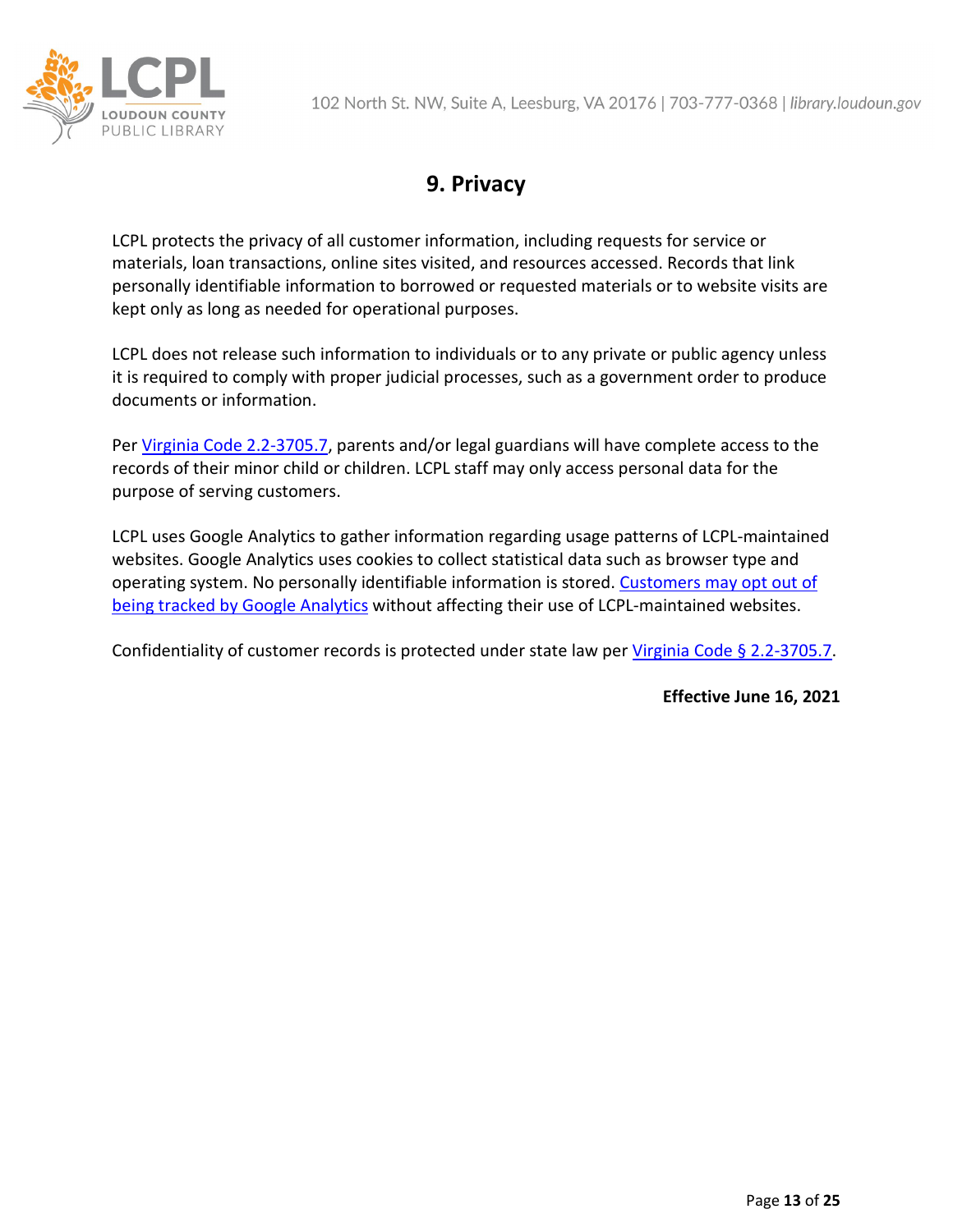

### **10. Programming**

LCPL programs are designed to spotlight materials and services and provide educational and recreational opportunities for customers of all ages.

LCPL may participate in cooperative or joint programs with other agencies, organizations, institutions, or individuals as part of its efforts.

Programs are scheduled at the discretion of staff and are open to the public. Presenters will not be excluded from consideration because of their origin, background, or views and topics will not be excluded due to potential controversy.

LCPL sponsorship of a program does not constitute an endorsement of the content of the program, the organization presenting the program, or the views expressed by participants. [Customer input regarding selection, retention, or reconsideration of programs](https://library.loudoun.gov/program) is encouraged and reviewed.

To request a reasonable accommodation for a disability, call 703-777-0368. Three days' notice is requested.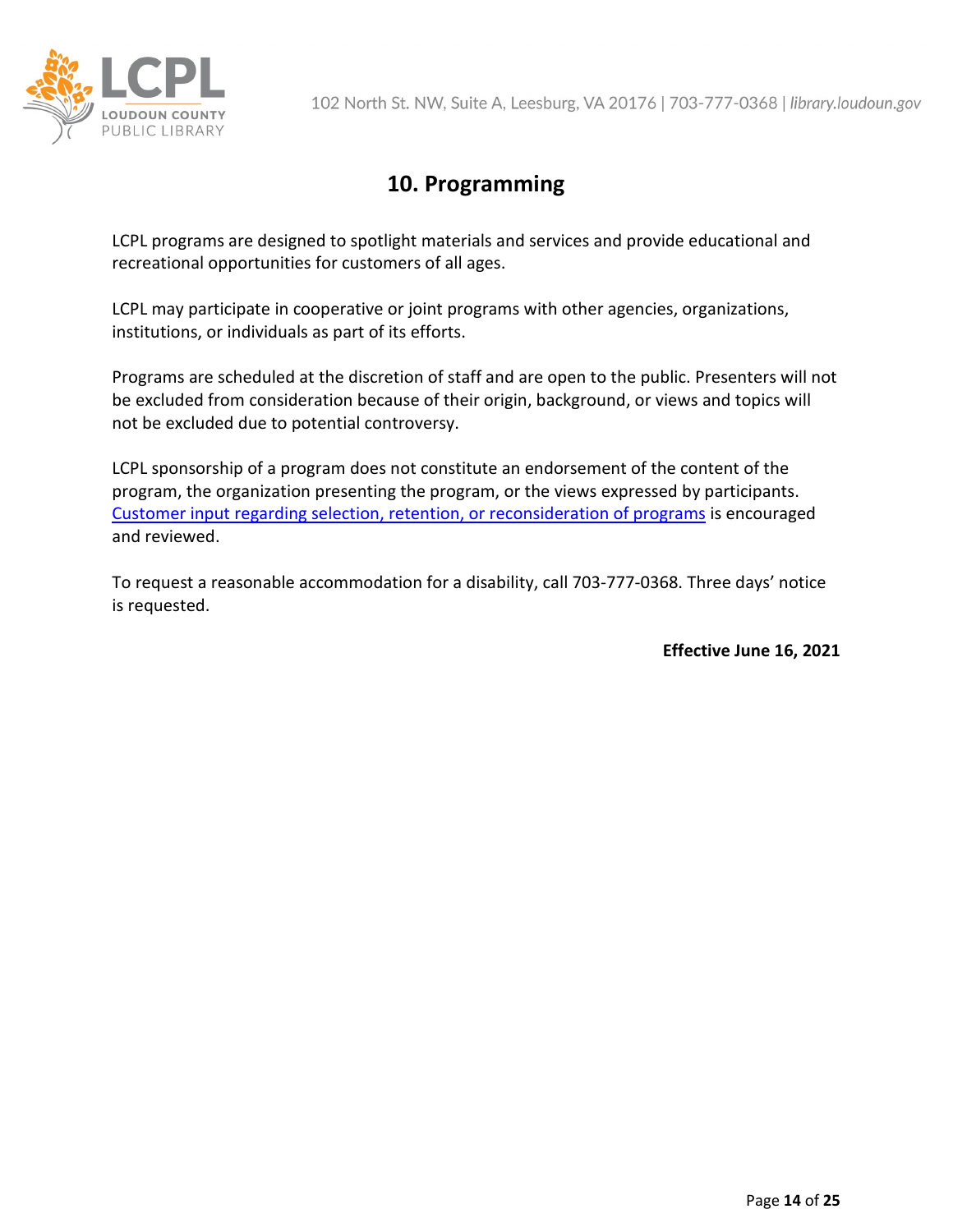

# **11. Rules of Conduct**

The following rules of conduct are meant to ensure LCPL is a safe and enjoyable environment. Staff has the right to contact the proper authorities and ask customers to leave the library when customers are in violation of the rules. Violation of the rules or any unlawful behavior may result in the loss of library privileges.

Exceptions to these Rules of Conduct may be granted at the discretion of the Director, or the Director's designee, including for adherence with the Americans with Disabilities Act (42 U.S.C. ch. 126 § 12101 et seq.) and all regulations issued pursuant to such law.

The following are prohibited in and on LCPL facilities, property and grounds:

- 1. Damage, destruction, or theft of LCPL or personal property.
- 2. Abusive, threatening, or intimidating language.
- 3. Conduct that disturbs or endangers customers, staff, or volunteers.
- 4. Conduct that hinders other customers from using library space, equipment, or materials.
- 5. Conduct that prevents staff from performing their duties. Such behavior includes, but is not limited to, verbal abuse, intimidation, sexual harassment, or harassment on account of race, religion, ethnic background, gender, or sexual orientation.
- 6. Sleeping.
- 7. Selling or solicitation, except for designated LCPL-sponsored events.
- 8. Smoking, including e-cigarettes, or use of tobacco in any form.
- 9. Open containers of alcoholic beverages.
- 10. Being under the influence of alcohol or illegal substances.
- 11. Consuming food or drink that creates a nuisance or disrupts other customers because of odor, garbage, or spills.
- 12. Leaving bags or personal items unattended.
- 13. Any use of computers or Internet access that interferes with the activities of LCPL or its network, or is in violation of federal, state, or local laws, including [Virginia Code §18.2-](https://law.lis.virginia.gov/vacode/title18.2/chapter8/section18.2-374.1:1/) [374.1:1](https://law.lis.virginia.gov/vacode/title18.2/chapter8/section18.2-374.1:1/) (child pornography), [Virginia Code §18.2-372-§18.2-374](https://law.lis.virginia.gov/vacodefull/title18.2/chapter8/article5/#:%7E:text=%C2%A7%2018.2%2D374.,etc.%2C%20of%20obscene%20items.&text=Possession%20in%20public%20or%20in,a%20violation%20of%20this%20section.) (obscene materials), or [Virginia Code §18.2-377](https://law.lis.virginia.gov/vacode/title18.2/chapter8/section18.2-377/#:%7E:text=It%20shall%20be%20unlawful%20for,upon%20any%20public%20place%2C%20any) (obscene materials), or materials deemed harmful to juveniles [Virginia Code §18.2-390](https://law.lis.virginia.gov/vacode/title18.2/chapter8/section18.2-390/#:%7E:text=(2)%20%22Nudity%22%20means,depiction%20of%20covered%20or%20uncovered) is prohibited.

### **The following must always be observed:**

- 14. Appropriate attire, including, but not limited to, shoes and a shirt.
- 15. Bicycles must be left outside.

#### **In addition, please be aware:**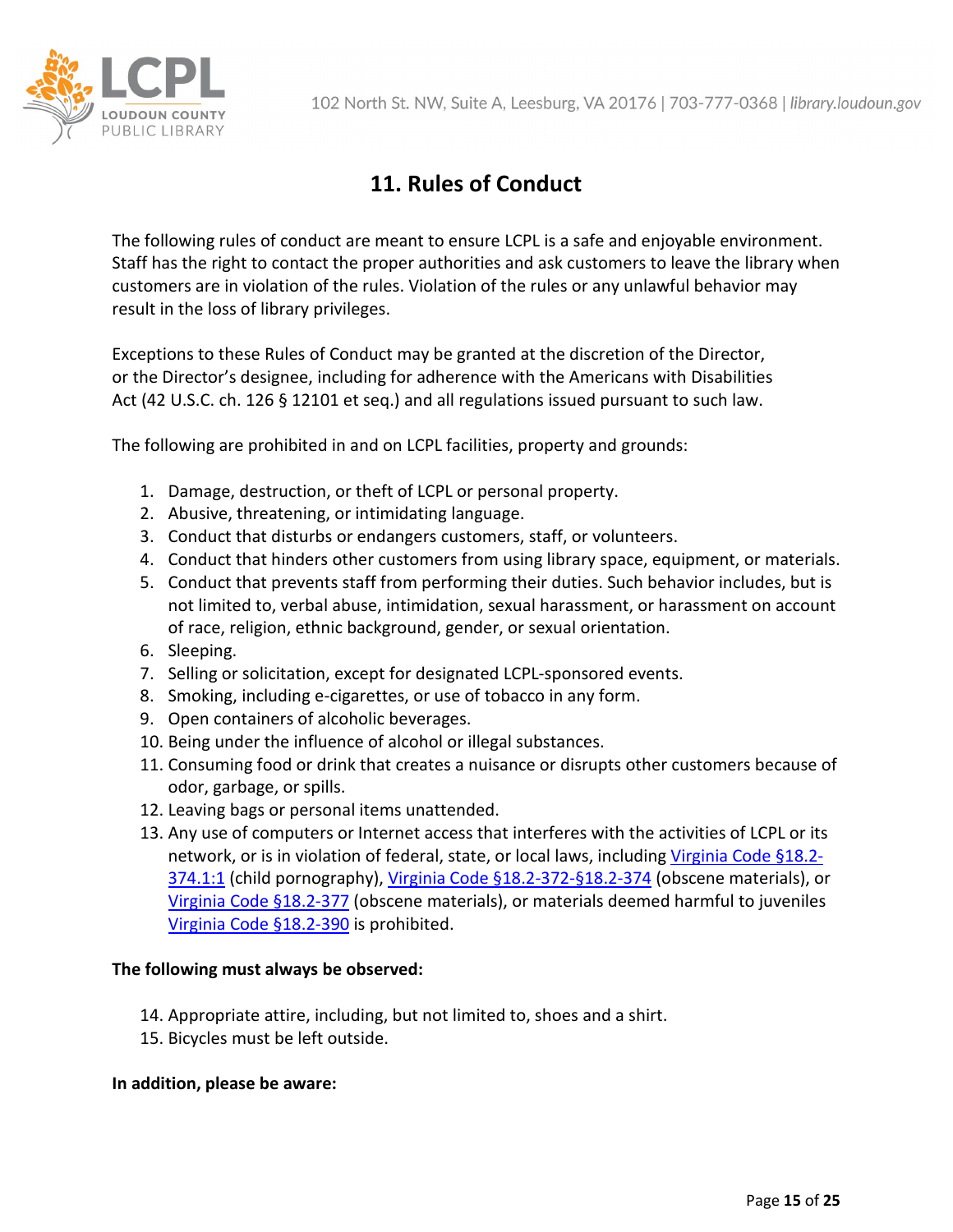

- 16. LCPL is not responsible for personal items that are lost, stolen, or damaged on LCPL premises.
- 17. Animals are not permitted inside LCPL facilities. Service animals are exceptions.
- 18. Staff reserves the right to contact the appropriate authorities when children are left unattended, do not observe the Rules of Conduct, or are in distress (see Safe Children, policy 10).
- 19. Staff may ask any customer to leave when they are in violation of the Rules of Conduct. Staff may contact the appropriate authorities if a customer refuses to leave when asked.

**Effective November 17, 2021**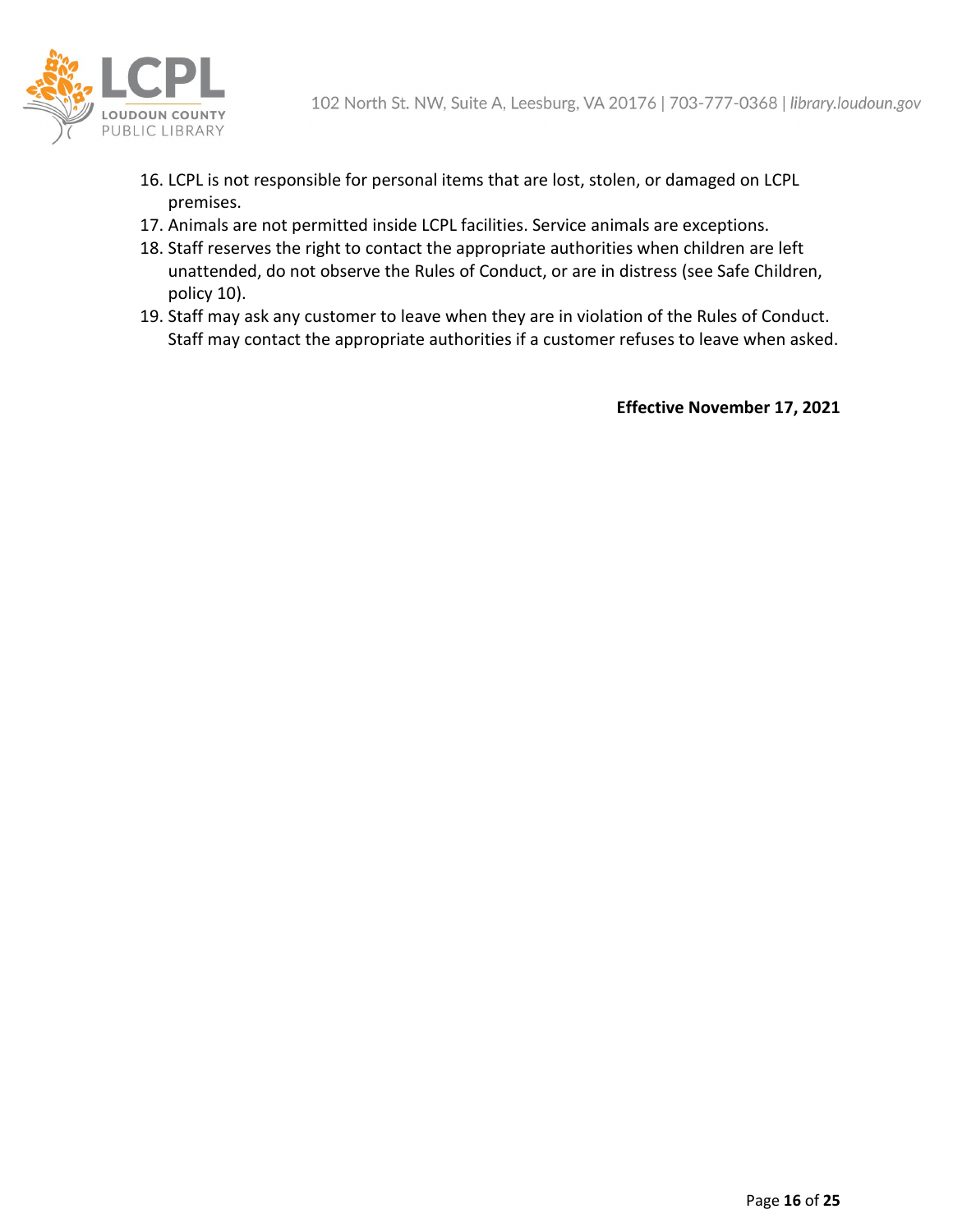

# **12. Safe Children**

LCPL provides a welcoming and safe environment for children. Staff can assist children using library resources but cannot provide childcare or assume responsibility for their safety. Parents, guardians, teachers, and caregivers are responsible for the behavior and safety of the children in their care.

- Children 9 years old or younger must always be directly supervised by a parent, guardian or caregiver age 13 or older. Parents, guardians or caregivers are to remain in the immediate vicinity of the children in their care.
- If children 9 years old or younger are left unattended, staff will attempt to reach their parents or guardians. If they cannot be reached, staff will contact the appropriate authorities.
- Children are expected to abide by the Rules of Conduct (see policy 9). Staff reserves the right to contact parents or guardians or the appropriate authorities if a child of any age is disruptive or is in distress.
- Minors 17 years old or younger left at the library without transportation at closing time may be referred to the appropriate authorities for their well-being. Staff may not transport minors.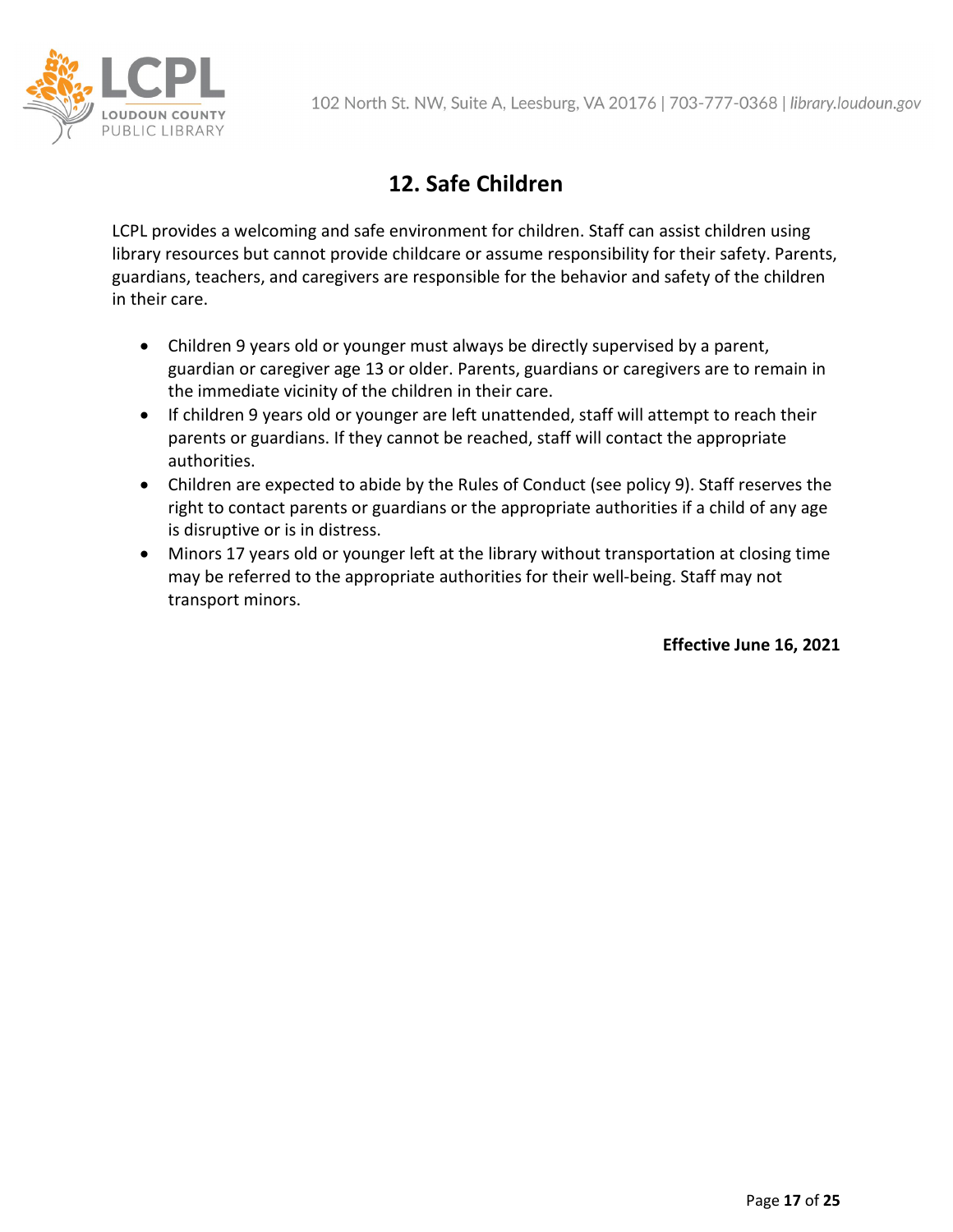

# **13. Support Groups**

Support groups, including friends groups, advisory boards, and foundations. They are separate from LCPL and are not policy-making bodies.

These groups may raise money through book sales, sponsorship of special events, or other means.

To use facilities, LCPL branding, or receive LCPL assistance, support groups must abide by the following standards:

- 7. All friends groups, advisory boards, and foundations will conduct their fiscal affairs through appropriately structured nonprofit, tax-exempt organizations.
- 8. Funds raised by support groups will not be a substitute for taxpayer funding.
- 9. Funds raised by support groups will be maintained in an account separate and distinct from LCPL's operating accounts. Such accounts will be administered by the treasurer of the support group.
- 10. Gifts made to LCPL by friends groups, advisory boards, or a foundation will conform to LCPL's gift and fiscal policies and will not be used to dictate policy.
- 11. Use of LCPL's name and/or logo must be approved by LCPL.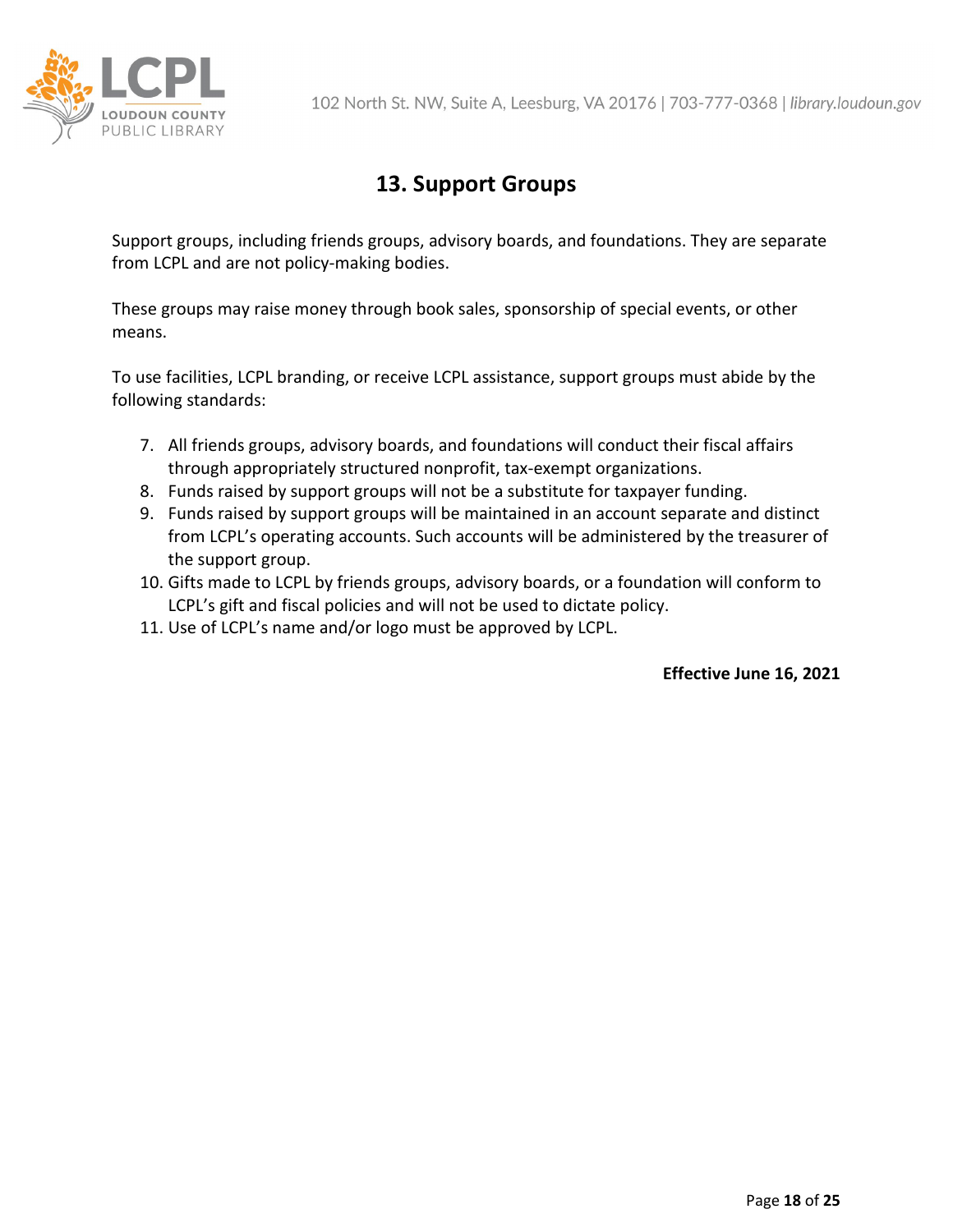

# **14. Video Surveillance**

- **I. Purpose:** The purpose of this policy is to establish guidelines for the implementation and management of the video surveillance system at the buildings used by the Loudoun County Public Library ("LCPL"). The Loudoun County Library Board of Trustees has been consulted on this policy.
- **II. Definitions:** Video Surveillance System: A system comprised of cameras, cabling, monitor(s) and recording devices capable of capturing video images that can be compressed, stored, or sent over communication networks.
- **III. Policy Statement:** LCPL has an interest in preserving the safety of its staff and patrons. A video surveillance system can assist in this effort by capturing images and providing the ability to view live video or store video for review at a later date. The presence of a video surveillance system, along with notice signage, can also act as a deterrent to unlawful or disruptive behavior. The Library will notify the public by providing appropriate notice signage indicating the presence and use of the system. Access to the system shall be controlled as outlined herein.
- **IV. Management of the Video Surveillance System:** This policy is jointly managed and implemented by the Department Of General Services ("DGS") and LCPL.
	- A. Questions regarding this policy should be addressed to the Safety and Security Program Manager within DGS.
	- B. DGS shall provide notice to the public and staff of the use of video surveillance.
		- 1. Signage: Signs informing the public and staff of the functional presence of video surveillance shall be posted at each entrance to each LCPL facility.
		- 2. This policy is available upon request from library management and/or DGS.
	- C. This surveillance system is operational 24 hours a day at each location operated by the LCPL.
	- D. **Surveillance Equipment Placement:** The placement of video surveillance cameras will be carefully chosen with due respect to the privacy of patrons and staff. With the exceptions of Middleburg Library and the Law Library, cameras are placed only at the public entrance of each facility in order to view those entering and exiting.
	- E. **System Access:** Access to the system is limited to designated Security Managers within DGS.
	- F. **Image Retention:** All video images will be retained on the system for a minimum of 30 days and a maximum of 90 days. All video images will be deleted at the end of the 90-day maximum retention period. Upon request, video will be copied to a secure file and kept until it is no longer needed as determined by DGS and/or LCPL.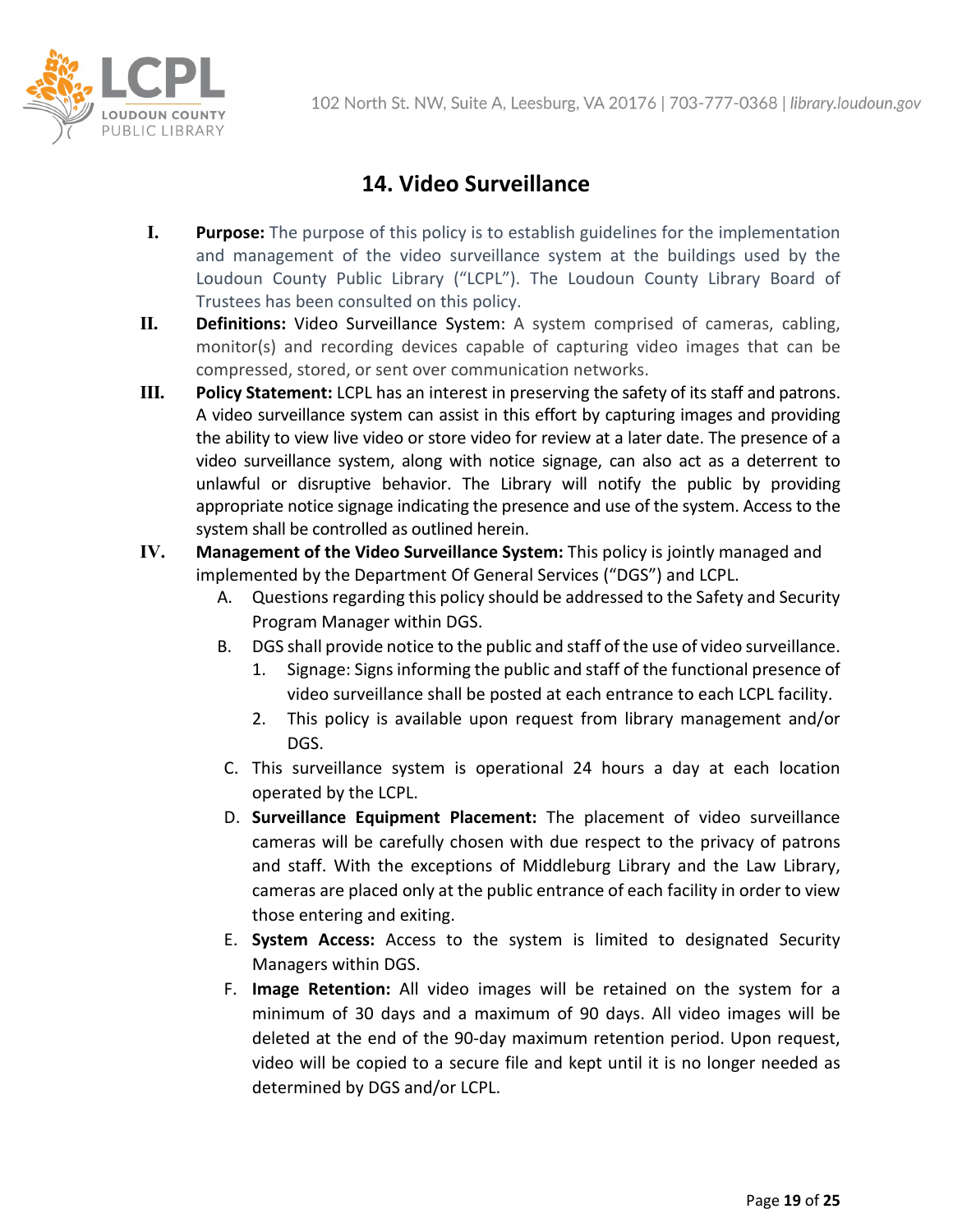

- G. **Image Dissemination:** Images obtained are the property of Loudoun County. Images may be disseminated when security and safety needs dictate, such as:
	- 1. Identification of persons banned from the property
	- 2. Images depicting suspicious and/or criminal activity
	- 3. Images depicting accidents or other safety concerns on the property
	- 4. Images depicting any activity of interest that involves safety and/or security

of the facility, staff, patrons, and others

- H. **Image Request Documentation:** DGS will document all image requests with the following information:
	- 1. **Internal Staff Request:** Requests from departments or agencies within the County government shall be routed to DGS for action. If the request comes from outside LCPL, Library Administration management will be consulted prior to release. (Requests with the following information by email are sufficient:)
		- a) Name of Requestor
		- b) Date of request
		- c) Reason for request
	- 2. **External Requests:** Requests of this nature must utilize the Freedom of Information Act process (see Administrative Policies and Procedures FOIA-03). All FOIA requests will be examined to determine if exemptions apply.
	- 3. **Law Enforcement Requests:** All requests from law enforcement agencies to view video footage should be routed to DGS for further action. Should the law enforcement agency require confidentiality, LCPL personnel will not be notified of its request for access to the video surveillance footage. All requests related to video footage which may have some involvement in a potential criminal offense shall be referred to the appropriate law enforcement agency for investigation.

**Effective July 21, 2021**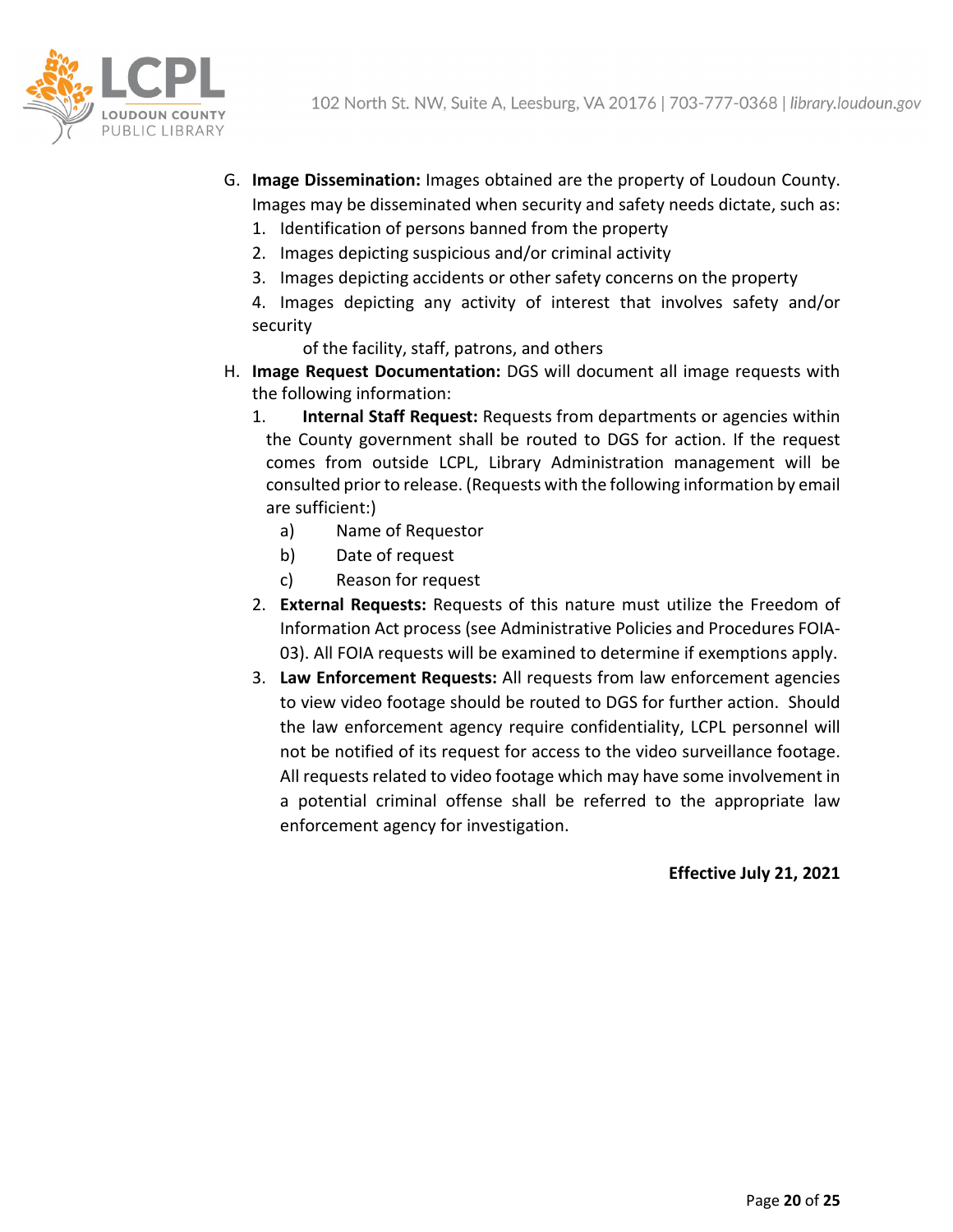

# **15. Volunteers**

Volunteers support staff by performing supplemental and/or specialized services without wages or benefits.

Volunteers are accepted when their abilities match specific needs. LCPL does not guarantee all volunteer applications will be accepted.<https://library.loudoun.gov/#volunteer>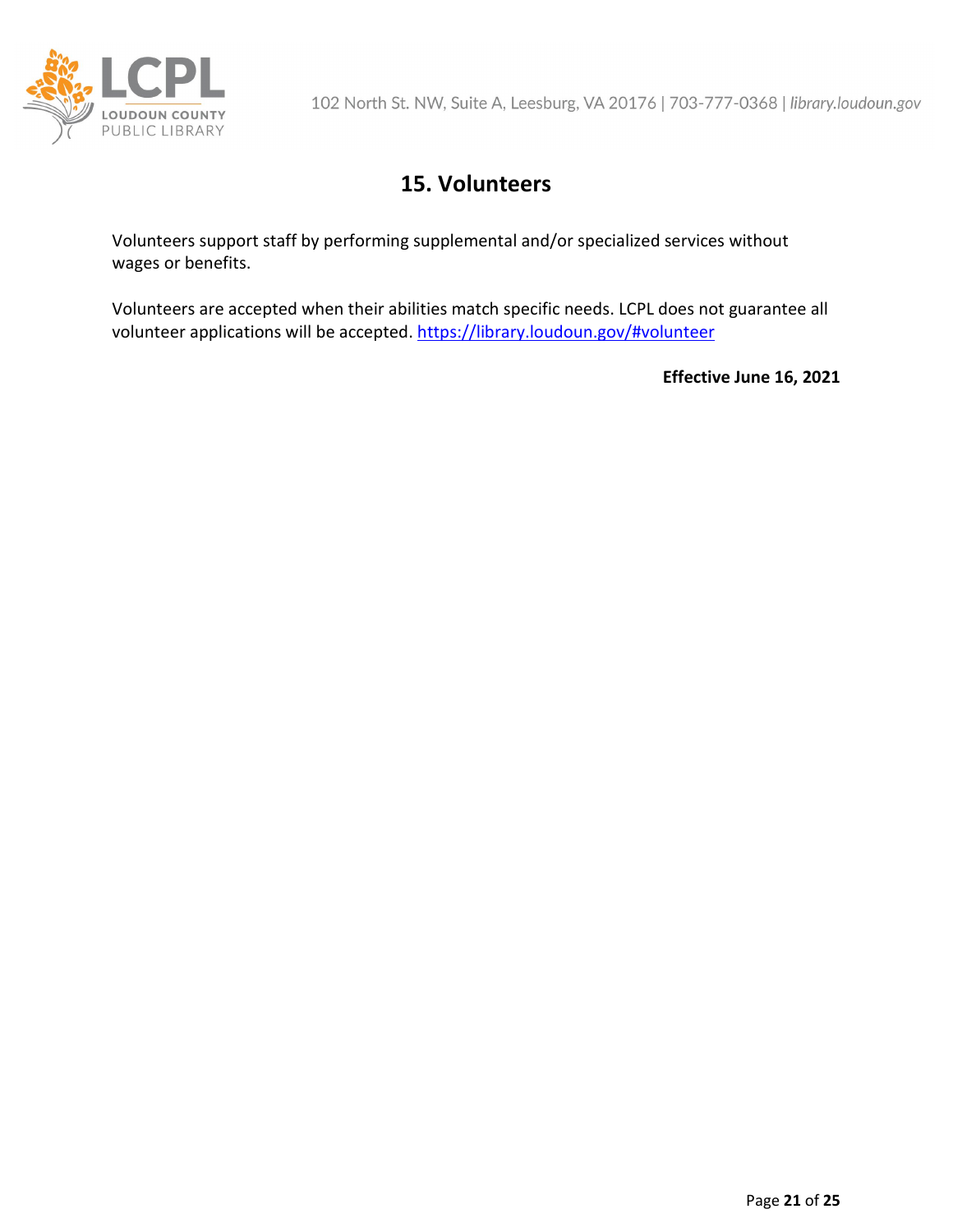

# **Addendum A Meeting Room Guidelines**

Available space varies significantly among branches and not all branches can accommodate every need or request. The Branch Manager (or designee) reserves the right to refuse groups the use of meeting rooms whenever, in his/her best judgment, the use does not conform to these guidelines or LCPL policy.

Use of meeting rooms may be permitted under the following conditions:

- 1. All meetings must be open to the public.
- 2. No group is permitted to bar others from entering the room unless necessary to comply with fire code capacity limits.
- 3. Meeting rooms may not be used for parties or personal events.
- 4. Meeting rooms may be reserved up to 60 days in advance for use by groups of three or more people.
- 5. Meeting rooms may be reserved up to one day in advance for use by individuals or groups of less than three people.
- 6. LCPL reserves the right to limit usage to 10 hours per group, per month, throughout the LCPL system.
- 7. The sale of goods or services, admission fees, and/or solicitation of donations or personal information is prohibited.\*
- 8. The group or individual booking the meeting room must always provide proper supervision.
- 9. The authorized representative of the group is responsible for maintaining the condition of the meeting room and must report to staff any damage to the room or its contents.
- 10. The group or individual is responsible for setup and cleanup of the room and furniture. Appropriate time before and after the meeting for these purposes should be included in the booking time.
- 11. The name, address and/or phone number of LCPL facilities may not be used as the official address of any group, nor may any non-LCPL group using facilities publicize its activities in such a way as to imply LCPL sponsorship.
- 12. If publicity for the meeting includes an LCPL address, the group must add, "This meeting is not sponsored by Loudoun County Public Library," to any printed or online announcements.
- 13. Meeting rooms are available during normal operating hours. Individuals or groups engaged in official government business for federal, state, county or town governments may use the meeting rooms at other times as authorized by the Branch Manager.
- 14. In the case of closures due to weather or other unforeseen circumstances, LCPL will make every effort to contact via email the individuals who reserved meeting rooms. Individuals are responsible for notifying meeting attendees of cancellation due to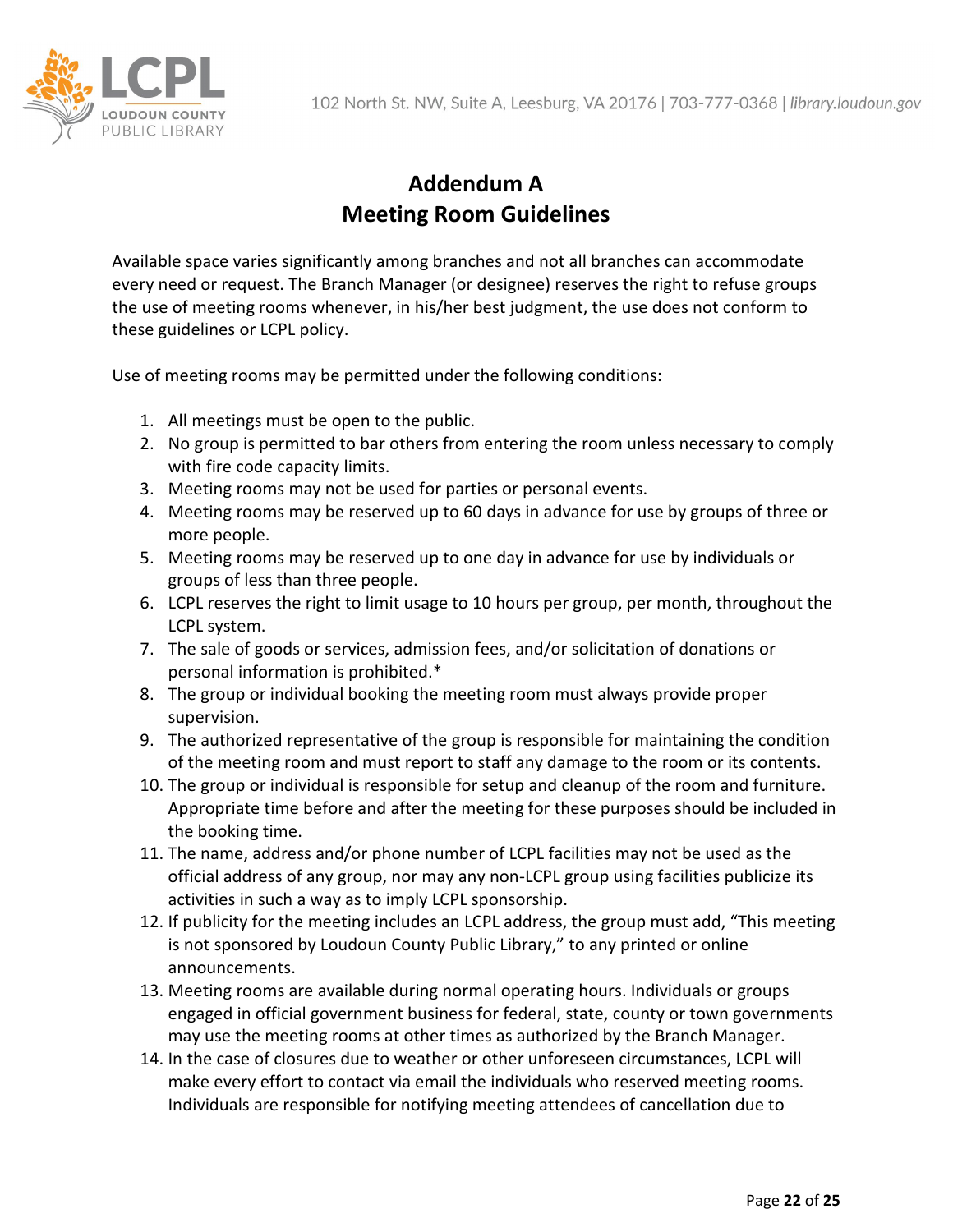

closures. During severe weather events, please call the branch or check [library.loudoun.gov](https://library.loudoun.gov/) for operating status updates.

15. Meeting room users are not covered by the County of Loudoun's liability insurance.

*\*Only LCPL-sponsored presenters, support groups, and local or federal government groups either sponsoring or co-sponsoring a program may charge an admission fee or sell a product.*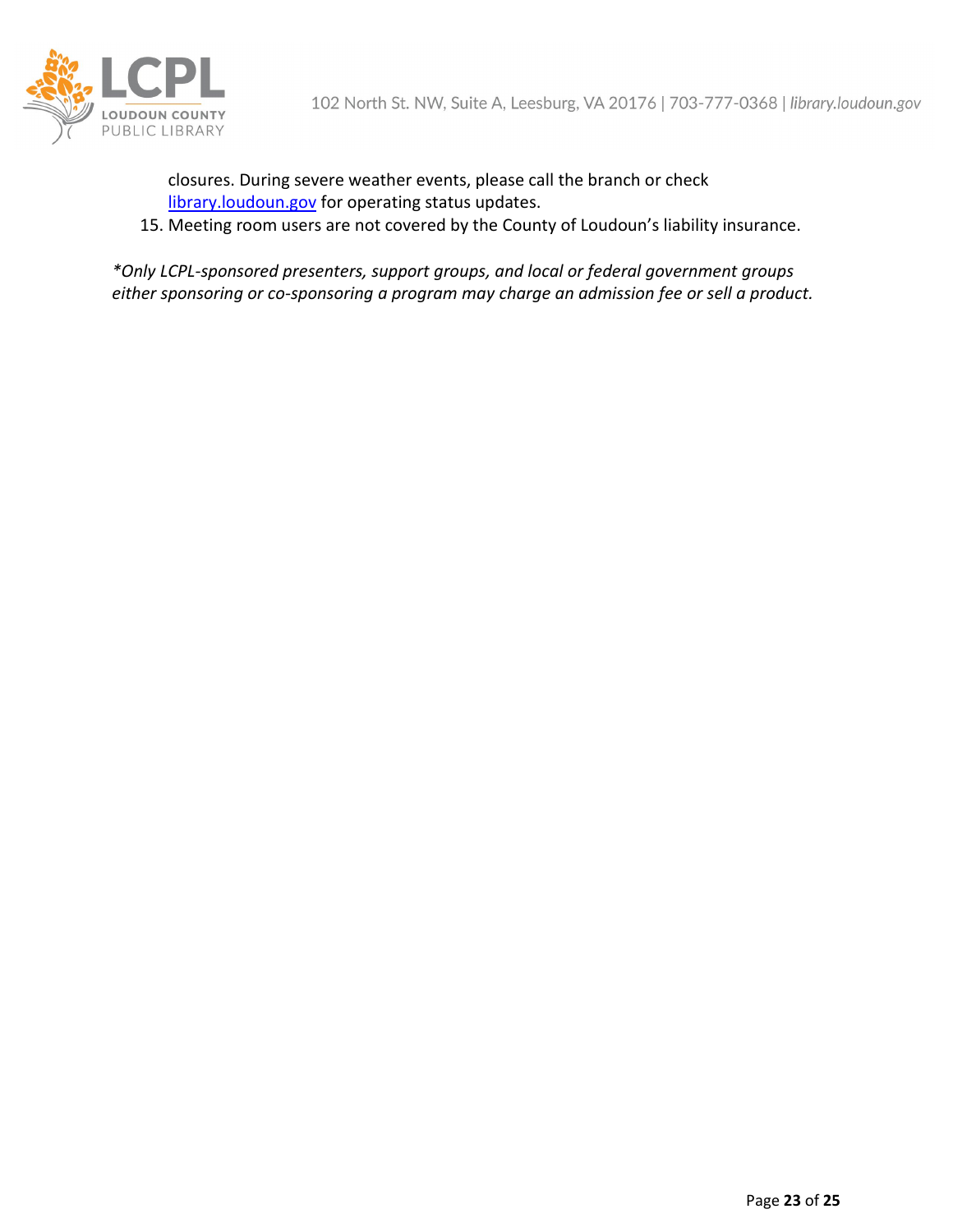

# **Addendum B Drive or Petition Application**

In accordance with LCPL's Facilities policy, the following applies to groups or individuals conducting voter registration or blood drives in lobbies, or groups or individuals gathering signatures for a petition on LCPL grounds:

- Lobby use is restricted to non-partisan voter registration, blood drives, and LCPLsponsored events.
- The lobby can be reserved up to two months in advance. Please call the branch to make a reservation.
- No group or individual may use the lobby for more than 10 hours per month.
- Petition signing must be conducted outside LCPL buildings at a minimum distance of 25 feet from building entrances.
- Communication with any customer by petitioners or groups or individuals conducting drives must be initiated by the customer.
- Groups or individuals must follow the process for conducting voter registration drives, including the training requirement, as set forth by the Virginia State Board of Elections [\(elections.virginia.gov/registration/registration-drives](https://www.elections.virginia.gov/registration/registration-drives/)).
- Groups or individuals conducting voter registration drives must do so in a non-partisan manner. No endorsements may be made of any political party or candidate.

*Please see the application on the next page.*